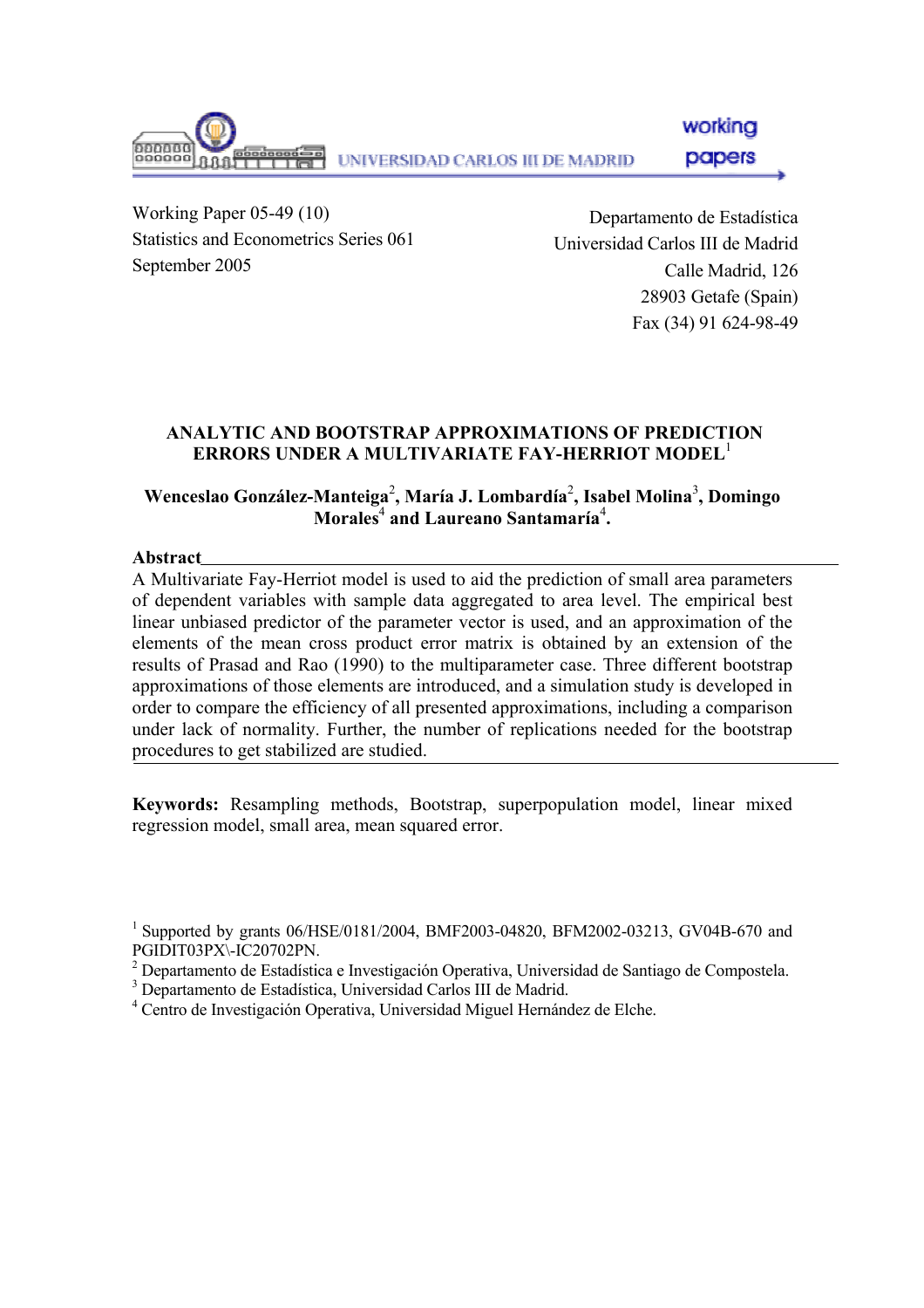# Analytic and Bootstrap Approximations of Prediction Errors under a Multivariate Fay-Herriot Model

González-Manteiga, W. and Lombardía, M.J.

Departamento de Estadística e Investigación Operativa, Universidad de Santiago de Compostela.

Molina, I.<sup>∗</sup>

Departamento de Estadística, Universidad Carlos III de Madrid.

Morales, D. and Santamaría, L. Centro de Investigación Operativa, Universidad Miquel Hernández de Elche.

Abstract: A Multivariate Fay-Herriot model is used to aid the prediction of small area parameters of dependent variables with sample data aggregated to area level. The empirical best linear unbiased predictor of the parameter vector is used, and an approximation of the elements of the mean cross product error matrix is obtained by an extension of the results of Prasad and Rao (1990) to the multiparameter case. Three different bootstrap approximations of those elements are introduced, and a simulation study is developed in order to compare the efficiency of all presented approximations, including a comparison under lack of normality. Further, the number of replications needed for the bootstrap procedures to get stabilized are studied.

Key Words: Resampling methods, Bootstrap, superpopulation model, linear mixed regression model, small area, mean squared error.

AMS Classification (2000): 62D05, 62J05.

## 1 Introduction

In small area estimation, the sample is extracted from a (large) finite population, but estimates of parameters of small areas contained in the population are required. Direct estimates fail to

<sup>∗</sup>Corresponding author: Isabel Molina, Departamento de Estad´ıstica, Universidad Carlos III de Madrid, C/Madrid, 126, 28903 Getafe (Madrid), Tf: +34 916249887, Fax: +34 916249849, Email: isabel.molina@uc3m.es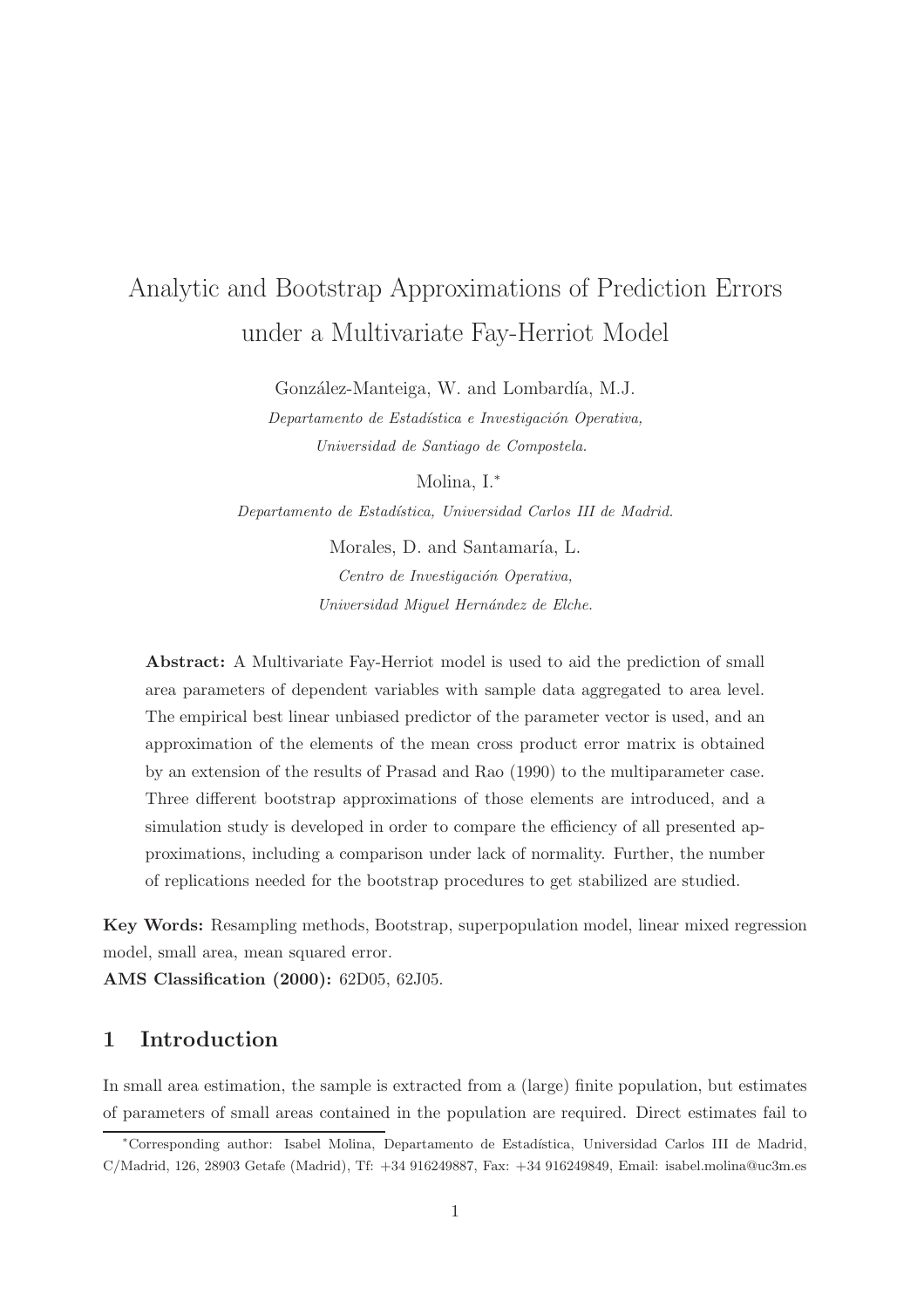provide reliable values due to the small number of observations within areas. Small-area models improve the accuracy of direct area estimators by including via the model the information of all sample observations and not just the ones within the corresponding area, and by making use of auxiliary information. However, often individual information is not available because of privacy reasons, but data aggregated to some geographical level can be found in public registers. Fay and Herriot (1979) proposed a model for data aggregated to area level, in order to estimate average per-capita income for small areas in U.S.

Multivariate models are useful when the interest is to estimate some descriptive measures of several correlated variables, or a function of those descriptives. A multivariate Fay-Herriot model was already used by Fay (1987) and Datta, Fay and Ghosh (1991). They compared the small area estimators obtained from univariate models for each response variable with the ones obtained by a multivariate model, showing that the precision was improved by using the multivariate model. Datta, Ghosh, Nangia and Natarajan (1996) used the same type of model for calculating hierarchical Bayes estimates of median income of four-person families for U.S. states.

In the univariate set-up with a scalar parameter, Prasad and Rao (1990) gave an approximation of the mean squared error of the empirical best linear unbiased predictor (EBLUP) of the parameter, and proposed an estimator based on the plug-in principle. But estimators of the mean squared error obtained by resampling techniques are currently competing with analytical approximations. For instance, Jiang, Lahiri and Wan (2002) provided jacknife estimators with reduced bias. Butar and Lahiri (2003) used a parametric bootstrap for calculating an estimator of the mean squared error under a mixed linear model. Pfefferman and Tiller (2002) propose a similar estimator, but under the set-up of State-Space Models, and they propose a second estimator based on nonparametric bootstrap. Further references on this topic can be found in Lahiri (2003).

Here we use a multivariate extension of the Fay-Herriot model to assist the estimation of the mean vectors of a multidimensional response in small areas (Section 2). In this case the mean squared error becomes a matrix, referred here as mean crossed product error matrix (MCPEM). We propose two different estimators of the variance component involved, with spelled out expressions and good properties (Section 3). We extend the Prasad-Rao results to the approximation of the MCPEM (Section 4). Further, in Section 5 we propose three different bootstrap estimators. The first one is obtained applying directly the bootstrap method described in that section. The second one uses bootstrap to estimate just the term of the MCPEM that cannot be explicitly calculated in practice. The third estimator is just a bias-correction of the latter. The consistency of the proposed bootstrap estimators, as the number of areas tends to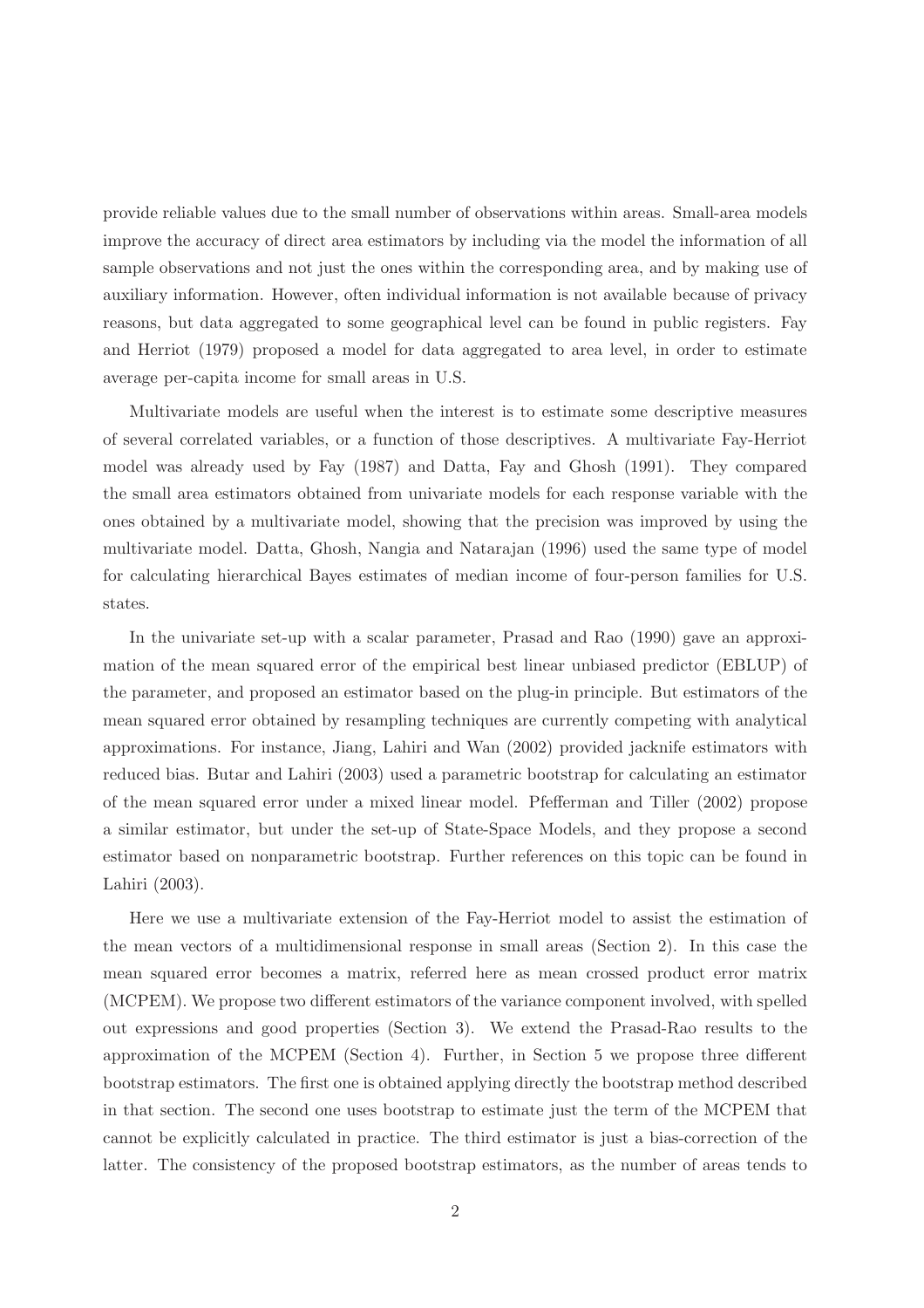infinity, is shown via the consistency of the Prasad-Rao-type estimator (Section 6).

In a simulation study (Section 7) we compare the finite sample properties of the Prasad-Rao extension and the three bootstrap estimators, checking their robustness to the lack of normality and the influence of the number of small areas in the inference problem. Finally, the number of bootstrap iterations needed for the bootstrap estimators to become stable is analyzed.

### 2 Multivariate Fay-Herriot model

Let P be a finite population of size N, partitioned into D subpopulations called small areas  $P_d$ of sizes  $N_d$ ,  $d = 1, ..., D$ . Let  $\boldsymbol{Y} = (Y_1, ..., Y_r)'$  be the random vector of interest, whose values in the population units are

$$
\mathbf{y}_{dj} = (y_{dj1}, \dots, y_{djr})', \quad j = 1, \dots, N_d, \quad d = 1, \dots, D.
$$

Let  $\mu_{dk} = N_d^{-1}$  $d_d^{-1} \sum_{j=1}^{N_d} y_{djk}$  denote the mean of variable  $Y_k$  for area  $d, k = 1, \ldots, r$ , and let us denote the vector of means for the d-th area by  $\mu_d = (\mu_{d1}, \dots, \mu_{dr})'$ , with direct estimator  $\bar{\mathbf{y}}_d = (\bar{y}_{d1}, \dots, \bar{y}_{dr})'$ ,  $d = 1, \dots, D$ . The model is established by assumptions  $(M_1)$  and  $(M_2)$ below.

 $(M_1)$  The direct estimators  $\bar{y}_d$ , given  $\mu_d$ , are independent, with

$$
\bar{y}_d | \mu_d \sim N(\mu_d, \Sigma_d), \quad d = 1, \ldots, D,
$$

where the  $r \times r$  matrices  $\Sigma_d$  are known.

Assumption  $(M_1)$  can be restated in the following way,

$$
\bar{y}_d = \mu_d + e_d, \quad e_d \sim N(0, \Sigma_d), \quad d = 1, \ldots, D,
$$

where the random errors,  $e_1, \ldots, e_D$ , are independent. Furthermore, it is assumed that the means  $\mu_{dk}$  are linearly related to p explanatory variables. Let  $x_{dk} = (x_{dk1}, \ldots, x_{dkp})$  be the vector of values of the explanatory variables associated to the k-th variable  $Y_k$ , for d-th area. Let  $\beta_k$  be a column vector of size p. Let us define the  $r \times rp$  matrix  $X_d = \text{diag}\{x_{d1}, \ldots, x_{dr}\}\$  and the rp vector of coefficients  $\boldsymbol{\beta} = (\boldsymbol{\beta}_1^T)$  $'_{1},\ldots,\beta'_{n}$  $r'$ , Let  $\mathbf{1}_r$  and  $I_D$  denote a column vector of ones of size  $r$  and the identity matrix of order  $D$  respectively. Finally, let us introduce scalar random effects  $u_d$  representing the (random) variations between areas not explained by  $X_1, \ldots, X_D$ .

 $(M_2)$  The vectors of area means satisfy

$$
\boldsymbol{\mu}_d = X_d \boldsymbol{\beta} + \mathbf{1}_r u_d, \quad u_d \sim N(0, \sigma_u^2), \quad d = 1, \dots, D,
$$
\n<sup>(1)</sup>

where  $\sigma_u^2 \in (0, \infty)$  is unknown, the random effects  $u_1, \ldots, u_D$  are independent, and also independent of the random errors  $e_1, \ldots, e_D$ .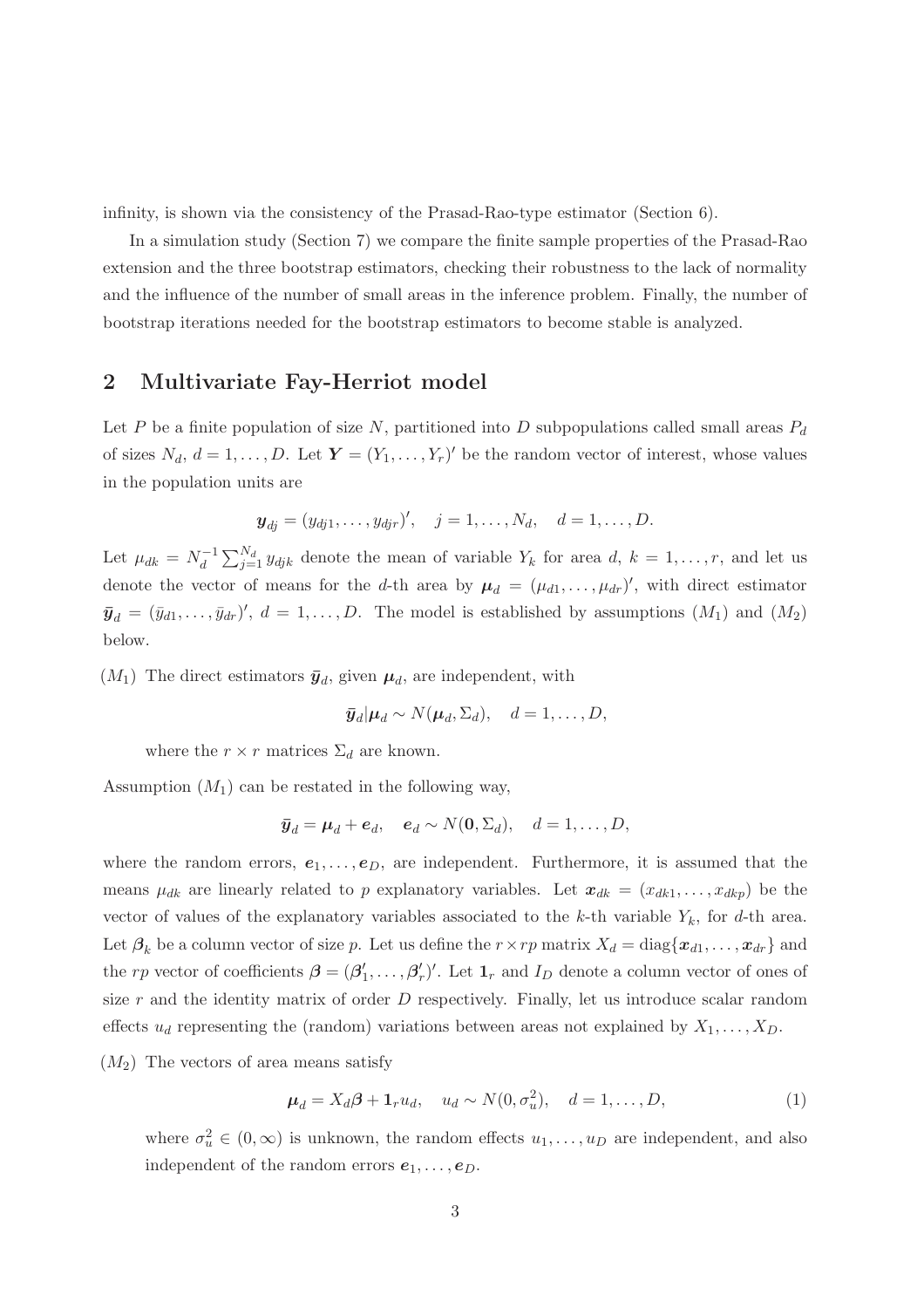Now let us define the vectors and matrices

$$
\mathbf{y} = \left(\begin{array}{c} \bar{\mathbf{y}}_1 \\ \vdots \\ \bar{\mathbf{y}}_D \end{array}\right), \quad X = \left(\begin{array}{c} X_1 \\ \vdots \\ X_D \end{array}\right), \quad \mathbf{u} = \left(\begin{array}{c} u_1 \\ \vdots \\ u_D \end{array}\right), \quad \mathbf{e} = \left(\begin{array}{c} \mathbf{e}_1 \\ \vdots \\ \mathbf{e}_D \end{array}\right).
$$

Then the model described by  $(M_1)$  and  $(M_2)$  can be rewritten in the general form of a linear mixed model

$$
\mathbf{y} = X\boldsymbol{\beta} + Z\mathbf{u} + \mathbf{e}, \quad \mathbf{u} \sim N(\mathbf{0}, \Sigma_u), \quad \mathbf{e} \sim N(\mathbf{0}, \Sigma_e), \tag{2}
$$

where

$$
Z = Z_{rD\times D} = \text{diag}\{\mathbf{1}_r,\ldots,\mathbf{1}_r\}, \quad \Sigma_u = \sigma_u^2 I_D, \quad \Sigma_e = \text{diag}\{\Sigma_1,\ldots,\Sigma_D\}.
$$

The mean vector and covariance matrix of  $y$  are

$$
E[\mathbf{y}] = X\beta, \quad Var[\mathbf{y}] = Z\Sigma_u Z' + \Sigma_e \triangleq V,\tag{3}
$$

where  $V$  is block diagonal; more explicitly,

$$
V = diag{V_1, ..., V_D}
$$
,  $V_d = \sigma_u^2 \mathbf{1}_r \mathbf{1}'_r + \Sigma_d$ ,  $d = 1, ..., D$ .

We are interested in estimating the realized value of the mean  $\mu_{dk}$  of variable  $Y_k$  in small area d, for all  $k = 1, \ldots, r$  and all  $d = 1, \ldots, D$ , that is, the target parameter is the realized value of the random vector

$$
\boldsymbol{\mu} = (\boldsymbol{\mu}'_1, \dots, \boldsymbol{\mu}'_D)' = X\boldsymbol{\beta} + Z\boldsymbol{u}.
$$

When the covariance matrix  $V$  is completely known, Henderson (1975) calculated the BLUP of any linear combination of fixed effects  $\beta$  and random effects  $u$  in a general model of the form (2). Following his results, the BLUP of  $\mu$  is given by

$$
\hat{\mu}_B = \hat{\mu}(\sigma_u^2, \mathbf{y}) = X\hat{\beta}_B + Z\hat{\mathbf{u}}_B,\tag{4}
$$

where

$$
\hat{\boldsymbol{\beta}}_B = \hat{\boldsymbol{\beta}}(\sigma_u^2, \mathbf{y}) = \left(X^t V^{-1} X\right)^{-1} X^t V^{-1} \mathbf{y}, \quad \hat{\mathbf{u}}_B = \hat{\mathbf{u}}(\sigma_u^2, \mathbf{y}) = \Sigma_u Z' V^{-1} (\mathbf{y} - X \hat{\boldsymbol{\beta}}_B).
$$

But as indicated by the notation,  $\hat{\beta}_B$  and  $\hat{u}_B$  depend on  $\sigma_u^2$  (through V) that is unknown. If we calculate an estimator  $\hat{\sigma}_u^2$  of  $\sigma_u^2$  and we replace it in (4), we get the Empirical BLUP (EBLUP)

$$
\hat{\boldsymbol{\mu}}_E = \hat{\boldsymbol{\mu}}(\hat{\sigma}_u^2, \boldsymbol{y}) = X\hat{\boldsymbol{\beta}}_E + Z\hat{\boldsymbol{u}}_E,
$$

where  $\hat{\beta}_E = \hat{\beta}(\hat{\sigma}_u^2, y)$  and  $\hat{\mathbf{u}}_E = \hat{\mathbf{u}}(\hat{\sigma}_u^2, y)$ . In the following section we describe two possible estimators of  $\sigma_u^2$ , and we show some asymptotic properties.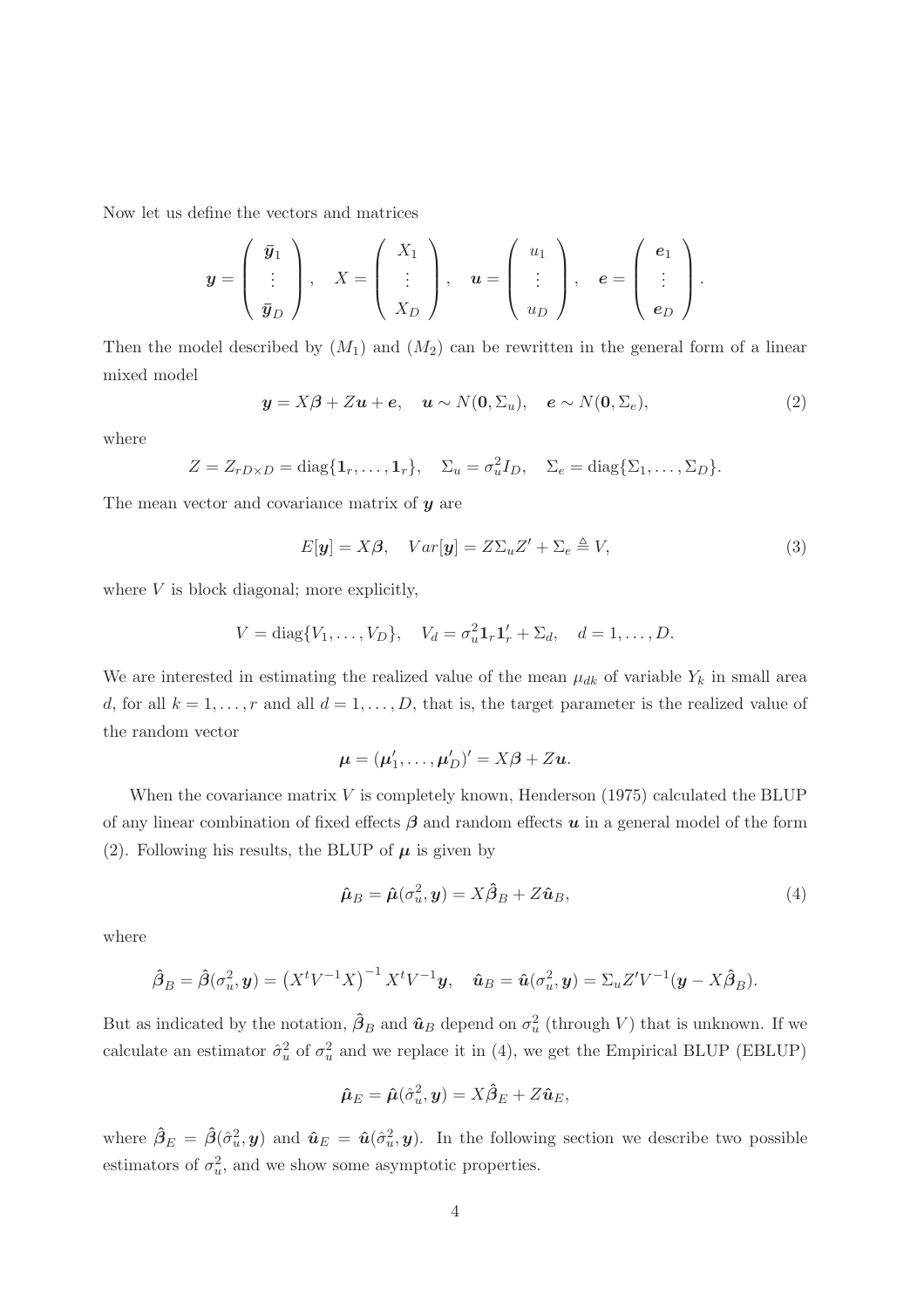#### 3 Estimation of  $\sigma_u^2$ u

We use two methods for estimating the variance  $\sigma_u^2$ , both providing spelled out expressions of the estimators, something useful for analyzing their order of consistency.

#### 3.1 Method of moments

Let  $\tilde{\beta}$  be the ordinary least squares estimator of  $\beta$  in the model obtained by omitting the random effects, that is,  $\tilde{\boldsymbol{\beta}} = (X'X)^{-1}X'$ **y**, and let  $\tilde{\boldsymbol{u}}$  be the vector of residuals for the same model, that is,  $\tilde{\boldsymbol{u}} = \boldsymbol{y} - \boldsymbol{X}\tilde{\boldsymbol{\beta}}$ . Then,

$$
\tilde{u}'\tilde{u} = y'P_1y, \quad P_1 = I_{Dr} - X(X'X)^{-1}X',
$$

where  $P_1$  is symmetric, idempotent and satisfies  $P_1X = 0$ . Taking expectation, we get

$$
E[\tilde{\boldsymbol{u}}'\tilde{\boldsymbol{u}}] = E[\boldsymbol{y}'P_1\boldsymbol{y}] = \sigma_u^2 \text{tr}\{P_1ZZ'\} + \text{tr}\{P_1\Sigma_e\}.
$$

From here, we get the following unbiased estimator of  $\sigma_u^2$ ,

$$
\hat{\sigma}_{u1}^2 = \hat{\sigma}_{u1}^2(\mathbf{y}) = \frac{\mathbf{y}' P_1 \mathbf{y} - \text{tr}\{P_1 \Sigma_e\}}{\text{tr}\{P_1 Z Z'\}},
$$

where  $\text{tr}\{A\}$  denotes the trace of A. A more operative expression is obtained after some algebra,

$$
\hat{\sigma}_{u1}^2 = \frac{\tilde{u}'\tilde{u} - \sum_{d=1}^D \left( \text{tr}\{\Sigma_d\} - \text{tr}\{X_d'\Sigma_d X_d (X'X)^{-1}\} \right)}{Dr - \sum_{d=1}^D \mathbf{1}_r' X_d (X'X)^{-1} X_d' \mathbf{1}_r}.
$$
(5)

The variance of  $\hat{\sigma}_{u1}^2$  is given by

$$
Var[\hat{\sigma}_{u1}^2] = \frac{Var[\tilde{\mathbf{u}}'\tilde{\mathbf{u}}]}{[Dr - \sum_{d=1}^D \mathbf{1}_r' X_d (X'X)^{-1} X_d' \mathbf{1}_r]^2},
$$

where

$$
Var[\tilde{u}'\tilde{u}] = \sum_{d=1}^{D} \left( \text{tr}\{\Sigma_d^2\} - 2\text{tr}\{X_d'\Sigma_d^2X_d(X'X)^{-1}\} + \text{tr}\{(X_d'\Sigma_dX_d(X'X)^{-1})^2\} \right)
$$
  
+2\sigma\_u^2 \sum\_{d=1}^{D} \left( \mathbf{1}\_r'\Sigma\_d\mathbf{1}\_r - 2\mathbf{1}\_r'X\_d(X'X)^{-1}X\_d'\mathbf{1}\_r + \mathbf{1}\_r'X\_d(X'X)^{-1}X'\Sigma\_eX(X'X)^{-1}X\_d'\mathbf{1}\_r \right)  
+2(\sigma\_u^2)^2 \left[ r^2D - r \sum\_{d=1}^{D} \left( \mathbf{1}\_r'X\_d(X'X)^{-1}X\_d'\mathbf{1}\_r + \mathbf{1}\_r'X\_d(X'X)^{-1}X'ZZ'X(X'X)^{-1}X\_d'\mathbf{1}\_r \right) \right].

The following proposition shows the order of consistency of the proposed estimator. We use the notation  $f(D) = O(g(D))$  for two functions  $f(D)$  and  $g(D)$  satisfying  $\lim_{D\to\infty} |f(D)/g(D)|$  $\infty$ . The notation  $f(D) = \underline{O}(g(D))$  is used for the more accurate relation  $\lim_{D\to\infty} |f(D)/g(D)| \in$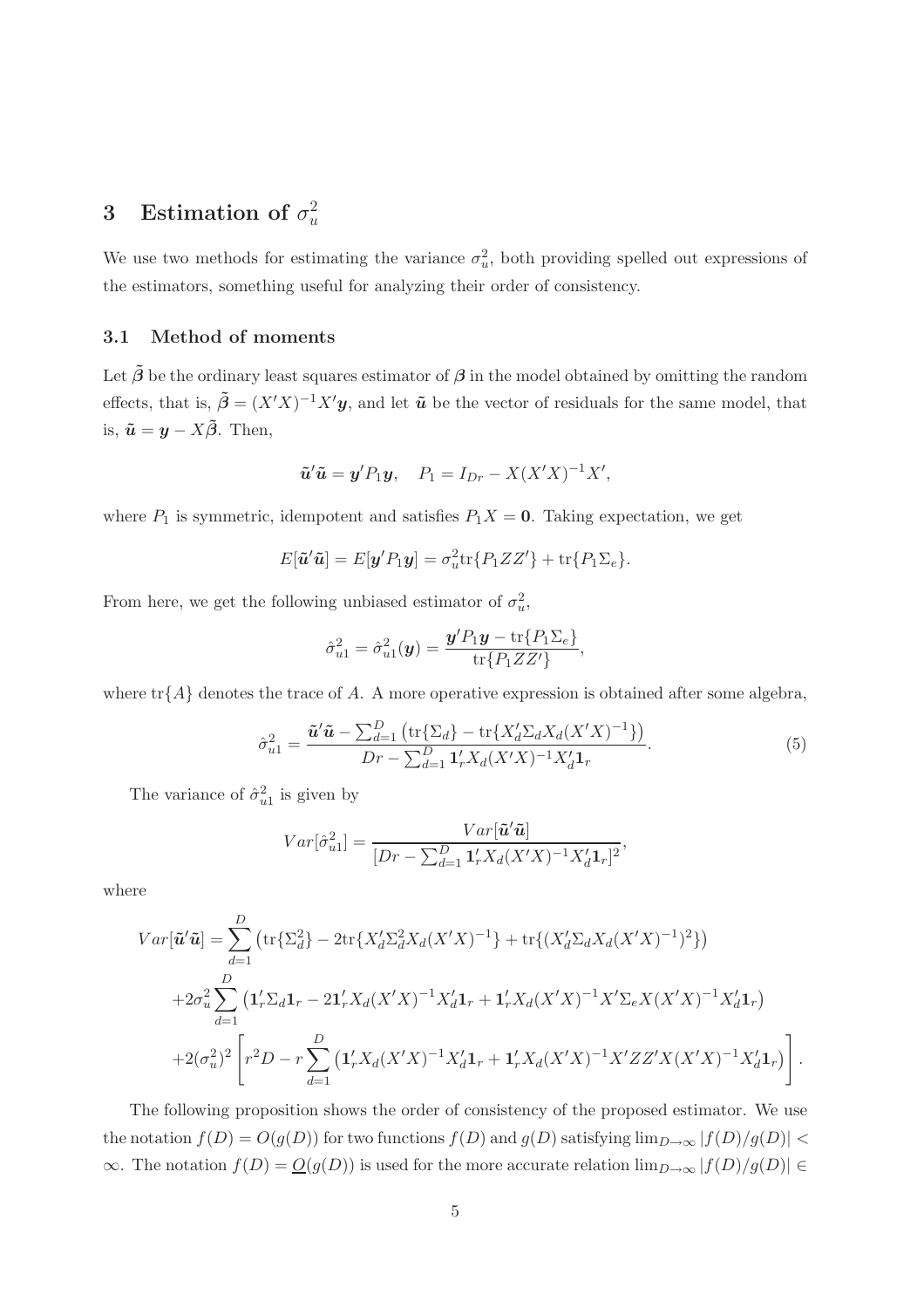$(0, \infty)$ , and  $f(D) = o(g(D))$  is used when the same limit is zero. Further,  $f(D) = O_p(g(D))$ and  $f(D) = o_p(g(D))$  denote respectively boundedness and convergence to zero in probability of  $f(D)/g(D)$ . When  $f(D)$  is a  $m \times n$  matrix whose elements are  $O(g(D))$ , we write  $f(D) = [O(g(D))]_{m \times n}$ , and the same brackets notation is used with the rest of symbols of asymptotic order.

**Proposition 1.** Under a model defined by  $(M_1)$  and  $(M_2)$  satisfying the following assumptions

- (H<sub>1</sub>)  $0 < p < \infty$  and  $0 < r < \infty$ ,
- $(H_2)$   $|x_{dk\ell}| \leq x < \infty$ ,  $\ell = 1, \ldots, p$ ,  $k = 1, \ldots, r$ ,  $d = 1, \ldots, D$ ,
- $(H_3)$  the covariance matrices  $\Sigma_d$ ,  $d = 1, \ldots, D$ , are positive definite and their elements are uniformly bounded,

$$
(H_4) X'X = [\underline{O}(D)]_{pr \times pr},
$$

it holds

$$
|\hat{\sigma}_{u1}^2 - \sigma_u^2| = O_p(D^{-1/2}).
$$
\n(6)

**Proof.** By studying the order of each term in the expression of  $Var[\hat{\sigma}_{u1}^2]$  when D tends to infinity, it can be proved that  $DVar[\hat{\sigma}_{u1}^2] = O(1)$ , and this result implies (6).  $\Box$ 

#### 3.2 Henderson Method 3

Using Henderson method 3 (see e.g. Section 5.5 in Searle et al., 1992), an unbiased estimator of  $\sigma_u^2$  is

$$
\hat{\sigma}_{u2}^2 = \hat{\sigma}_{u2}^2(\mathbf{y}) = \frac{\mathbf{y}' P_2 \mathbf{y} - \sigma_e^2 (n - r(X))}{\text{tr}\{Z' P_2 Z\}},\tag{7}
$$

where  $r(A)$  denotes the rank of A,

$$
P_2 = \Sigma_e^{-1} - \Sigma_e^{-1} X (X' \Sigma_e^{-1} X)^{-1} X' \Sigma_e^{-1}
$$

and it holds  $P_2X = 0$ . Let us denote  $Q = (X'\Sigma_e^{-1}X)^{-1}$ . The variance of  $\hat{\sigma}_{u2}^2$  is

$$
Var[\hat{\sigma}_{u2}^2] = \frac{Var[\mathbf{y}'P_2\mathbf{y}]}{\left[\sum_{d=1}^D (\mathbf{1}_r'\sum_d^{-1}\mathbf{1}_r - \mathbf{1}_r'\sum_d^{-1}X_dQX_d'\sum_d^{-1}\mathbf{1}_r\right]^2},
$$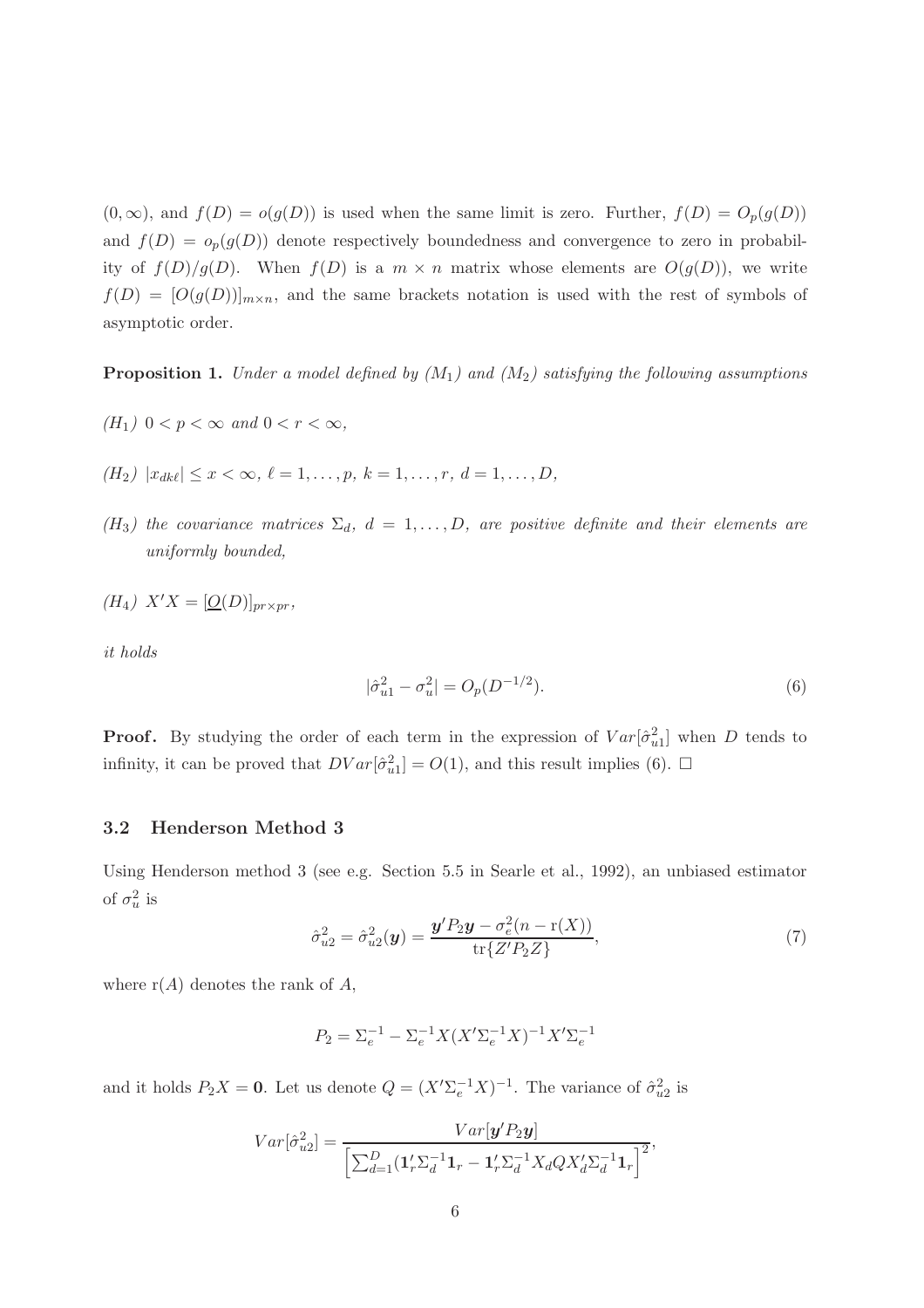where

$$
Var[\boldsymbol{y}'P_2\boldsymbol{y}] = 2(\sigma_u^2)^2 \left[ \sum_{d=1}^D (\boldsymbol{1}'_r \Sigma_d^{-1} \boldsymbol{1}_r)^2 - 2 \sum_{d=1}^D \boldsymbol{1}'_r \Sigma_d^{-1} \boldsymbol{1}_r \boldsymbol{1}'_r \Sigma_d^{-1} X_d Q X_d' \Sigma_d^{-1} \boldsymbol{1}_r \right] + \sum_{d=1}^D \boldsymbol{1}'_r \Sigma_d^{-1} X_d Q \left( \sum_{d=1}^D X_d' \Sigma_d^{-1} \boldsymbol{1}_r \boldsymbol{1}'_r \Sigma_d^{-1} X_d \right) Q X_d' \Sigma_d^{-1} \boldsymbol{1}_r \right] + 4\sigma_u^2 \left( \sum_{d=1}^D \boldsymbol{1}'_r \Sigma_d^{-1} \boldsymbol{1}_r - \sum_{d=1}^D \boldsymbol{1}'_r \Sigma_d^{-1} X_d Q X_d' \Sigma_d^{-1} \boldsymbol{1}_r \right) + 2Dr - 2 \sum_{d=1}^D \text{tr} \{ X_d' \Sigma_d^{-1} X_d Q \}.
$$

**Proposition 2.** Under a model defined by  $(M_1)$  and  $(M_2)$  satisfying assumptions  $(H_1)$ – $(H_3)$ and

(H<sub>5</sub>)  $X' \Sigma_e^{-1} X = [\underline{O}(D)]_{pr \times pr}$ ,  $(H_6)$   $\sum_{d=1}^{D} \mathbf{1}'_r \sum_{d}^{-1}$  $\bar{d}^{-1}1_r = \underline{O}(D),$ 

it holds

$$
|\hat{\sigma}_{u2}^2 - \sigma_u^2| = O_p(D^{-1/2}).
$$

**Proof.** It follows the same steps of the proof of Proposition 1.  $\Box$ 

An estimator  $\hat{\theta} = \hat{\theta}(y)$  of a parameter  $\theta$  is called *translation invariant* when for any  $a \in \mathbb{R}^p$ ,  $\hat{\theta}(\boldsymbol{y} + X\boldsymbol{a}) = \hat{\theta}(\boldsymbol{y}).$ 

**Proposition 3.** The estimators  $\hat{\sigma}_{u1}^2$  and  $\hat{\sigma}_{u2}^2$  are translation invariant.

**Proof.** The proof is direct by observing that  $P_iX = 0$  and  $X'P_i = 0$ ,  $i = 1, 2$ .  $\Box$ 

## 4 Analytic approximation of the mean crossed product error

The mean crossed product error matrix of  $\hat{\mu}_E$  is defined as  $\textbf{MCPE}(\hat{\mu}_E) = E[(\hat{\mu}_E - \mu)(\hat{\mu}_E - \mu)']$ , and can be written in the form

$$
\begin{array}{rcl}\n\boldsymbol{M} \boldsymbol{C} \boldsymbol{P} \boldsymbol{E}(\hat{\boldsymbol{\mu}}_E) &=& \boldsymbol{M} \boldsymbol{C} \boldsymbol{P} \boldsymbol{E}(\hat{\boldsymbol{\mu}}_B) + \boldsymbol{E}[(\hat{\boldsymbol{\mu}}_E - \hat{\boldsymbol{\mu}}_B)(\hat{\boldsymbol{\mu}}_E - \hat{\boldsymbol{\mu}}_B)'] \\
&+ & \boldsymbol{E}[(\hat{\boldsymbol{\mu}}_E - \hat{\boldsymbol{\mu}}_B)(\hat{\boldsymbol{\mu}}_B - \boldsymbol{\mu})'] + \boldsymbol{E}[(\hat{\boldsymbol{\mu}}_B - \boldsymbol{\mu})(\hat{\boldsymbol{\mu}}_E - \hat{\boldsymbol{\mu}}_B)'].\n\end{array}
$$

In this relation,  $MCPE(\hat{\mu}_B)$  accounts for the error in predicting  $\mu$  when  $\sigma_u^2$  is known, and the following term accounts for the increase in error due to estimating  $\sigma_u^2$ . Further, following Kackar and Harville (1984), it can be proved (using the normality assumption) that for any unbiased and translation invariant estimator of  $\sigma_u^2$ , the elements of the matrices corresponding to the last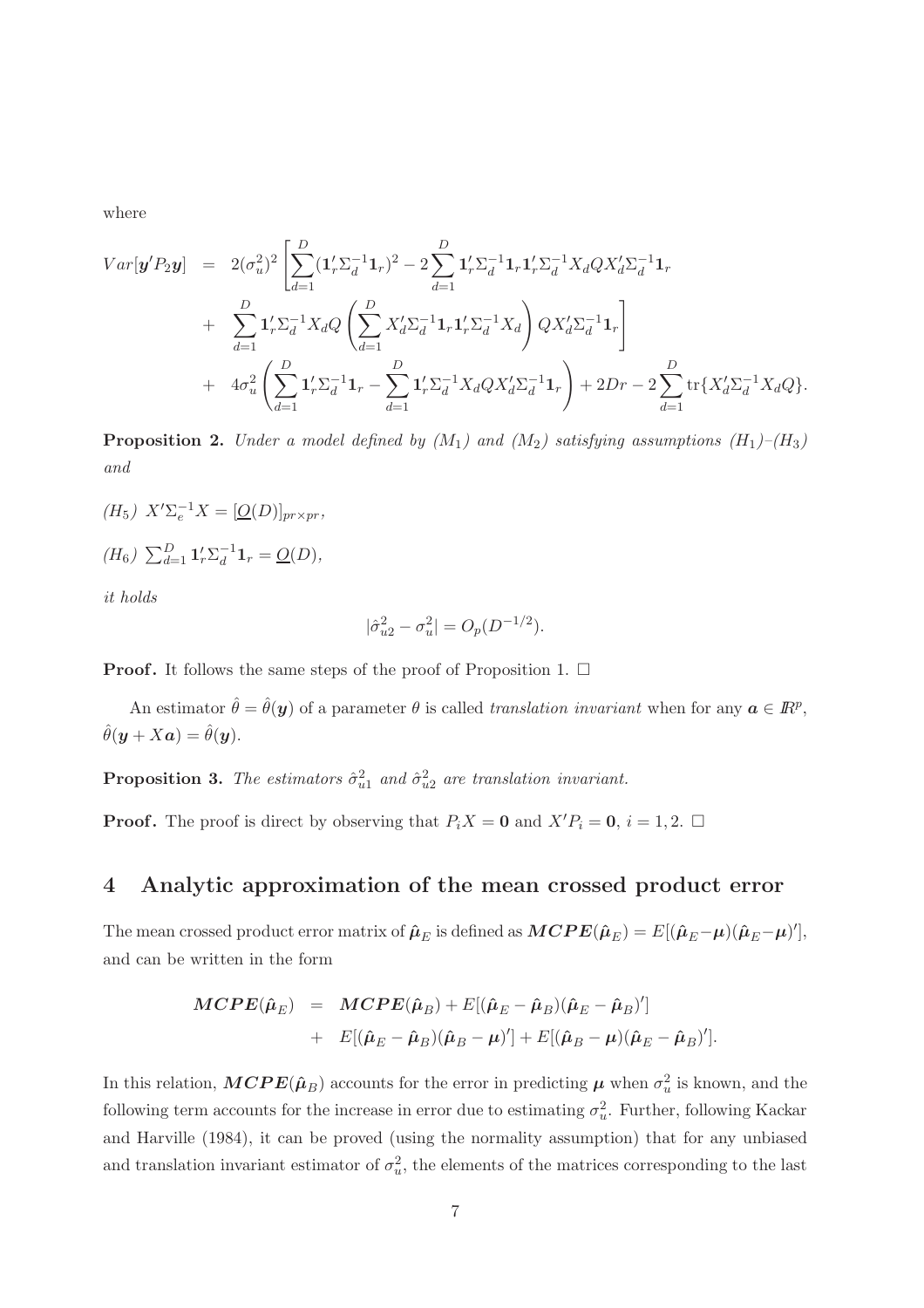two terms are equal to zero. The mean crossed product error of  $\hat{\mu}_{B}$  can be obtained from the results of Henderson (1975), and it can be expressed in the form

$$
\boldsymbol{MCPE}(\hat{\boldsymbol{\mu}}_B) = \boldsymbol{G}_1(\sigma_u^2) + \boldsymbol{G}_2(\sigma_u^2),
$$

where

$$
G_1(\sigma_u^2) = ZTZ', \quad G_2(\sigma_u^2) = (X - ZTZ'\Sigma_e^{-1}X)P(X' - X'\Sigma_e^{-1}ZTZ'), \tag{8}
$$

and

$$
P = (X'V^{-1}X)^{-1}, \quad T = \Sigma_u - \Sigma_u Z'V^{-1}Z\Sigma_u.
$$

Prasad and Rao (1990) obtained an approximation of  $E[(\hat{\mu}_E - \hat{\mu}_B)(\hat{\mu}_E - \hat{\mu}_B)']$  for univariate models  $(r = 1)$  when predicting a single area mean, but their results are easily generalizable to the multivariate case for the parameter vector  $\mu$ . For this, let  $\hat{\mu}_{B,di} = \hat{\mu}_{di}(\sigma_u^2, y)$  and  $\hat{\mu}_{E,di} =$  $\hat{\mu}_{di}(\hat{\sigma}_u^2, y)$  be the di-th components of vectors  $\hat{\mu}_B = \hat{\mu}(\sigma_u^2, y)$  and  $\hat{\mu}_E = \hat{\mu}(\hat{\sigma}_u^2, y)$  respectively. The approximation is obtained by a first order Taylor expansion of the function  $\hat{\mu}_{di}(\omega, \mathbf{y})$ , being  $\omega$  an admissible value of  $\sigma_u^2$ , around the true value  $\sigma_u^2$  at point  $\omega = \hat{\sigma}_u^2$ , that is,

$$
\hat{\mu}_{E,di} - \hat{\mu}_{B,di} = s_{di}(\hat{\sigma}_u^2 - \sigma_u^2) + o_p(|\hat{\sigma}_u^2 - \sigma_u^2|), \text{ where } s_{di} = \partial \hat{\mu}_{di}(\omega, \mathbf{y})/\partial \omega|_{\omega = \sigma_u^2}.
$$

It is easy to see that  $s_{di} = O_p(1)$ ,  $i = 1, \ldots, r$ ,  $d = 1, \ldots, D$ . Applying the Taylor formula to the  $\ell j$ -th element, and multiplying both expressions, we get

$$
(\hat{\mu}_{E,di} - \hat{\mu}_{B,di})(\hat{\mu}_{E,\ell j} - \hat{\mu}_{B,\ell j}) = s_{di}s_{\ell j}(\hat{\sigma}_u^2 - \sigma_u^2) + o_p((\hat{\sigma}_u^2 - \sigma_u^2)^2).
$$

Defining the vector  $\mathbf{s} = (s_{11}, \ldots, s_{Dr})'$ , we can write

$$
(\hat{\boldsymbol{\mu}}_E - \hat{\boldsymbol{\mu}}_B)(\hat{\boldsymbol{\mu}}_E - \hat{\boldsymbol{\mu}}_B)' = \boldsymbol{s}\boldsymbol{s}'(\hat{\sigma}_u^2 - \sigma_u^2)^2 + \left[o_p\left((\hat{\sigma}_u^2 - \sigma_u^2)^2\right)\right]_{Dr \times Dr}.\tag{9}
$$

The following theorem provides an approximation of order  $o(D^{-1})$  of the right-hand side term in expression (9). It is a slight modification of Theorem A.1 of Prasad and Rao (1990). The details of the proof can be found in Appendix.

**Theorem 1.** Suppose that model  $(M_1)$ – $(M_2)$  satisfies  $(H_1)$ – $(H_3)$  along with

$$
(H7) (X'V-1X)-1 = [O(D-1)]pr\times pr,
$$

(H<sub>8</sub>)  $\hat{\sigma}_u^2 = k + y'Cy$  is an unbiased, consistent and translation invariant estimator of  $\sigma_u^2$ , where

$$
k = O(1)
$$
 and  $C = diag\{[O(D^{-1})]_{r \times r}, \dots, [O(D^{-1})]_{r \times r}\} + [O(D^{-2})]_{Dr \times Dr}.$ 

Then, for  $L = \partial (Z\Sigma_u Z'V^{-1})/\partial \sigma_u^2$ , it holds

$$
E[\boldsymbol{s}\boldsymbol{s'}(\hat{\sigma}_u^2-\sigma_u^2)^2] = LVL'Var[\hat{\sigma}_u^2] + [o(D^{-1})]_{Dr \times Dr}.
$$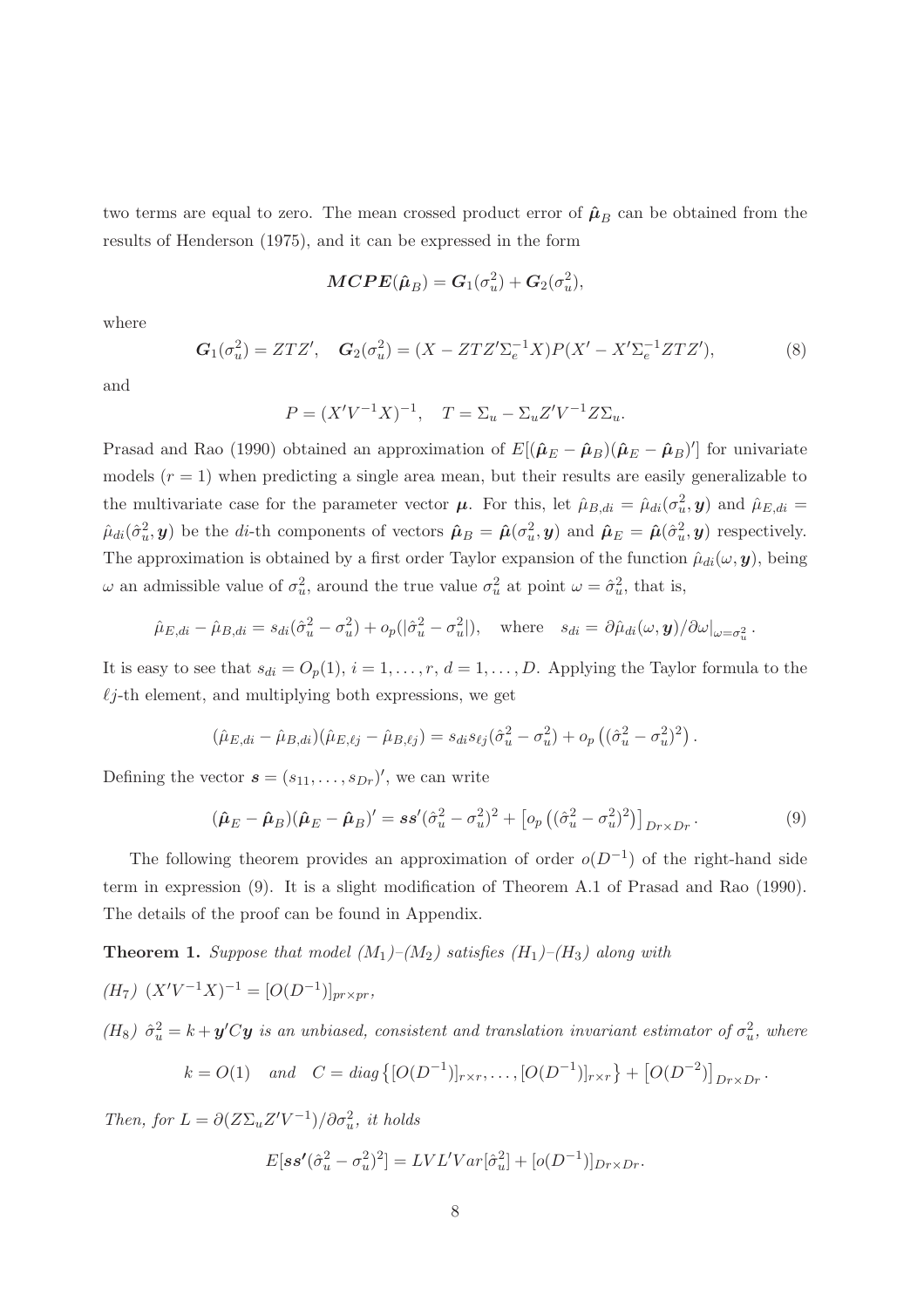**Remark 1.** Under the conditions of Proposition 1 (Proposition 2), the estimator  $\hat{\sigma}_{u1}^2$   $(\hat{\sigma}_{u2}^2)$ satisfies assumption  $(H_8)$ .

From (9) and Theorem 1, the Prasad-Rao approximation of  $\text{MCPE}(\hat{\mu}_E)$  is

$$
MCPEPR(\hat{\boldsymbol{\mu}}_E) = \boldsymbol{G}_1(\sigma_u^2) + \boldsymbol{G}_2(\sigma_u^2) + \boldsymbol{G}_3(\sigma_u^2),
$$
\n(10)

where  $G_1(\sigma_u^2)$  and  $G_1(\sigma_u^2)$  are given by (8), and

$$
G_3(\sigma_u^2) = LVL'Var[\hat{\sigma}_u^2].
$$

By extension of Prasad and Rao (1990), an estimator of  $\textbf{MCPE}^{PR}(\hat{\mu}_E)$  is given by

$$
m\mathbf{c}\mathbf{p}\mathbf{e}^{PR}(\hat{\boldsymbol{\mu}}_E) = \mathbf{G}_1(\hat{\sigma}_u^2) + \mathbf{G}_2(\hat{\sigma}_u^2) + 2\mathbf{G}_3(\hat{\sigma}_u^2),
$$

where  $\hat{\sigma}_u^2$  is an estimator of  $\sigma_u^2$ , for instance  $\hat{\sigma}_{u1}^2$  or  $\hat{\sigma}_{u2}^2$ .

## 5 Bootstrap approximations of the mean crossed product error

In this section we introduce three alternative ways of approximating  $\text{MCPE}(\hat{\mu}_E)$  by a simple bootstrap procedure. Although the normality assumption is needed in order to prove the consistency of the approximations, the application of the method does not require an imposed probability distribution. In Steps 1-5 we describe the procedure for computing the direct bootstrap estimator of  $M CPE(\hat{\mu}_E)$ , and later we describe how to obtain the other two approximations.

- Step 1. Calculate estimates  $\hat{\sigma}_u^2 = \hat{\sigma}_u^2(y)$  and  $\hat{\beta}_E = \hat{\beta}(\hat{\sigma}_u^2, y)$  of  $\sigma_u^2$  and  $\beta$  respectively; for example, using the method of moments or the Henderson method 3.
- Step 2. Generate D independent copies of a variable  $W_1$  with  $E[W_1] = 0$  and  $E[W_1^2] = 1$ . Construct the vector  $\mathbf{u}^* = (u_1^*)$  $(1, \ldots, u_D^*)'$ , with elements  $u_d^* = \hat{\sigma}_u W_1$ . The mean vector and covariance matrix of  $u^*$  are respectively  $\mathbf{0}_D$  and  $\hat{\Sigma}_u = \hat{\sigma}_u^2 I_D$ .
- Step 3. Generate  $r \times D$  independent copies of a random variable  $W_2$  with  $E[W_2] = 0$  and  $E[W_2^2] = 1$ , independent of  $W_1$ . Construct  $e^* = \sum_{i=1}^{1/2} W_2$  with  $W_2 = (W'_{21}, \ldots, W'_{2D})'$ and  $W_{2d} = (W_{2d1}, \ldots, W_{2dr})'$  for all  $d = 1, \ldots, D$ . The mean vector of  $e^*$  is  $\mathbf{0}_{Dr}$  and its covariance matrix is  $\Sigma_e = \text{diag}\{\Sigma_1, \ldots, \Sigma_D\}.$
- Step 4. Construct the bootstrap model  $\bar{\mathbf{y}}_d^* = \boldsymbol{\mu}_d^* + \boldsymbol{e}_d^*$  $d_{d}^{*}$ ,  $d = 1, ..., D$ , with  $\boldsymbol{\mu}_{d}^{*} = X_{d} \hat{\boldsymbol{\beta}}_{E} + \mathbf{1}_{r} u_{d}^{*}$  $_d^*$ which can be rewritten in general form as

$$
\mathbf{y}^* = X\hat{\boldsymbol{\beta}}_E + Z\mathbf{u}^* + \mathbf{e}^*.
$$
 (11)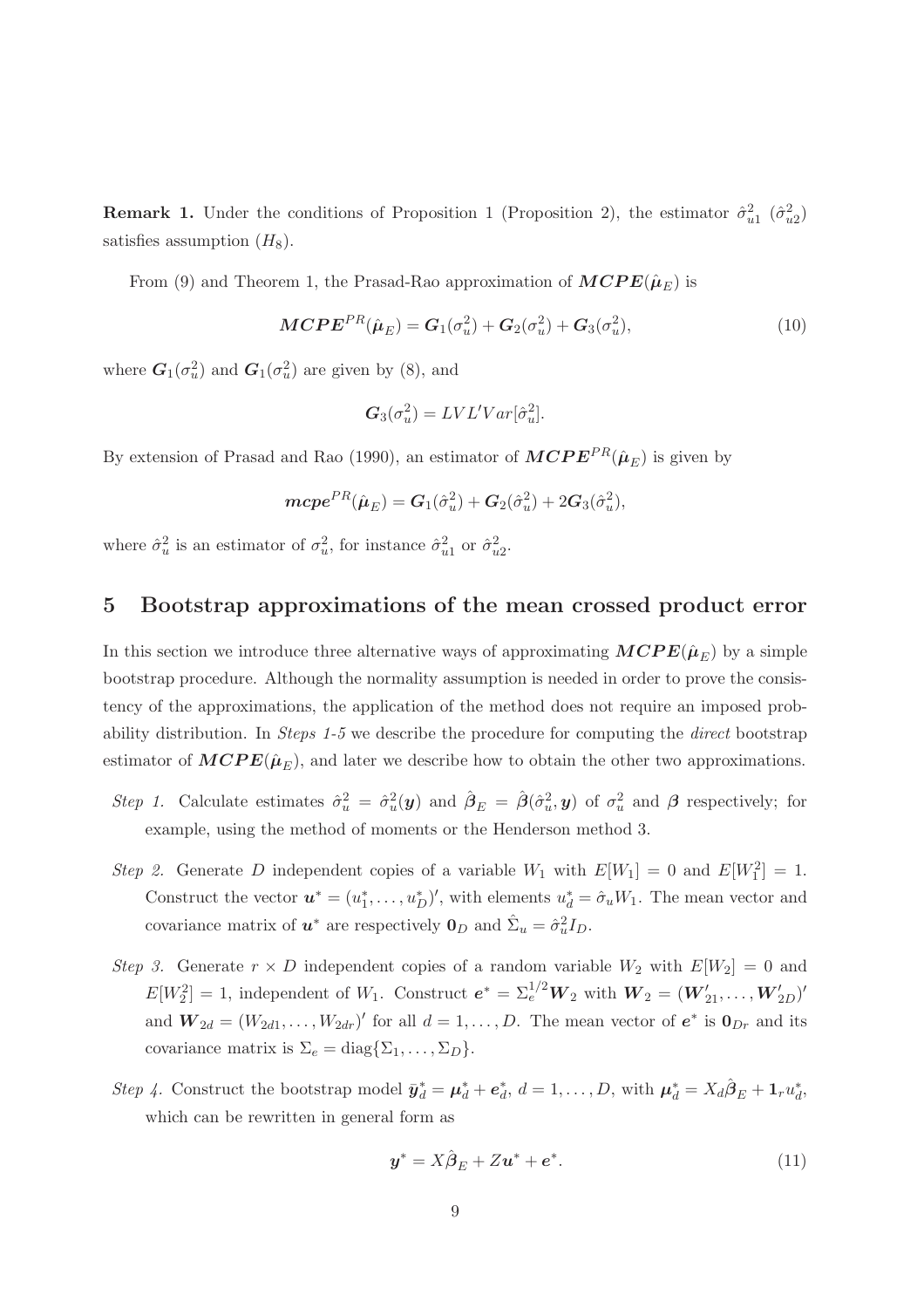The remaining step requires further notation. Let us denote by  $E_*$ ,  $Var_*$ ,  $Cov_*$  and  $MCPE_*$ the expectation, variance, covariance and mean crossed product error matrix under the probability distribution supplied by bootstrap model (11), given the initial sample.

We define the bootstrap parameter  $\mu^* = X\hat{\beta}_E + Zu^*$  by analogy with the parameter  $\mu =$  $X\beta + Z\mathbf{u}$ . Under bootstrap model (11), the BLUP of  $\mu^*$  is

$$
\hat{\boldsymbol{\mu}}_B^* = \hat{\boldsymbol{\mu}}(\hat{\sigma}_u^2, \boldsymbol{y}^*) = X\hat{\boldsymbol{\beta}}_B^* + Z\hat{\boldsymbol{u}}_B^*,\tag{12}
$$

where  $\hat{\boldsymbol{\beta}}_B^* = \hat{\boldsymbol{\beta}}(\hat{\sigma}_u^2, \mathbf{y}^*)$  and  $\hat{\boldsymbol{u}}_B^* = \hat{\boldsymbol{u}}(\hat{\sigma}_u^2, \mathbf{y}^*) = (\hat{u}_B^*)$  $\hat{B}_{B1}, \ldots, \hat{u}_{BD}^*$ <sup>t</sup> are the bootstrap versions of  $\hat{\beta}_B$ and  $\hat{u}_B$ . Now let  $\hat{\sigma}_u^{2*} = \hat{\sigma}_u^2(\mathbf{y}^*)$  be the bootstrap estimator of  $\sigma_u^2$ , obtained from model (11). Replacing such estimator in (12) we get the bootstrap EBLUP

$$
\hat{\mu}_E^* = \hat{\mu}(\hat{\sigma}_u^{2*}, \mathbf{y}^*) = X\hat{\beta}_E^* + Z\hat{\mathbf{u}}_E^*,
$$
\n(13)

where  $\hat{\beta}_E^* = \hat{\beta}(\hat{\sigma}_u^{2*}, y^*)$  and  $\hat{\mathbf{u}}_E^* = \hat{\mathbf{u}}(\hat{\sigma}_u^{2*}, y^*) = (\hat{u}_E^*)$  $(E_1, \ldots, \hat{u}_{ED}^*)'$ . In the same way, the bootstrap MCPEM of  $\hat{\mu}_E^*$  is given by

$$
MCPE_*(\hat{\mu}_E^*) = E_*[(\hat{\mu}_E^* - \mu^*) (\hat{\mu}_E^* - \mu^*)'].
$$

The direct bootstrap estimator of  $\textbf{MCPE}(\hat{\mu}_E)$  proposed here is  $\textbf{MCPE}^{*1}(\hat{\mu}_E^*) = \textbf{MCPE}_*(\hat{\mu}_E^*)$ . In practice, this estimator is approximated via Monte Carlo as described in *Step 5*:

*Step 5.* Calculate  $\boldsymbol{\mu}^{*(b)}$  and  $\hat{\boldsymbol{\mu}}_E^{*(b)}$  $E^{(0)}$ ,  $b = 1, \ldots, B$ . The Monte Carlo approximation of the matrix  $\bm{M} \bm{C} \bm{P} \bm{E}^{*1}(\hat{\bm{\mu}}^{\ast}_{E})$  is

$$
m\mathbf{c}pe^{*1}(\hat{\boldsymbol{\mu}}_{E}^{*}) = B^{-1}\sum_{b=1}^{B} (\hat{\boldsymbol{\mu}}_{E}^{*(b)} - \boldsymbol{\mu}^{*(b)})(\hat{\boldsymbol{\mu}}_{E}^{*(b)} - \boldsymbol{\mu}^{*(b)})'. \tag{14}
$$

**Remark 2.** Observe that as B tends to infinity,  $m\epsilon p e^{*1}(\hat{\mu}_E^*)$  is a consistent estimator of  $\bm{MCPE}_*(\hat{\bm{\mu}}_E^*).$ 

The bootstrap method is specially useful for approximating unknown quantities. Thus, it is reasonable to apply this method for estimating only the term of  $\text{MCPE}(\hat{\mu}_E)$  that cannot be calculated in practice, namely  $E[(\hat{\mu}_E - \hat{\mu}_B)(\hat{\mu}_E - \hat{\mu}_B)']$ . Thus, the *term-to-term* bootstrap estimator is defined as

$$
\mathbf{MCPE^{*2}}(\hat{\boldsymbol{\mu}}_{E}^{*}) = \bm{G}_{1}(\hat{\sigma}_{u}^{2}) + \bm{G}_{2}(\hat{\sigma}_{u}^{2}) + E_{*}[(\hat{\boldsymbol{\mu}}_{E}^{*} - \hat{\boldsymbol{\mu}}_{B}^{*})(\hat{\boldsymbol{\mu}}_{E}^{*} - \bm{\mu}_{B}^{*})'].
$$

It is known that the quantity  $G_1(\hat{\sigma}_u^2) + G_2(\hat{\sigma}_u^2)$  is a biased estimator of  $G_1(\sigma_u^2) + G_2(\sigma_u^2)$ . Thus, we define the bias-corrected bootstrap estimator as

$$
MCPE^{*3}(\hat{\mu}_E^*) = 2[G_1(\hat{\sigma}_u^2) + G_2(\hat{\sigma}_u^2)] - E_*[G_1(\hat{\sigma}_u^{2*}) + G_2(\hat{\sigma}_u^{2*})] + E_*[(\hat{\mu}_E^* - \hat{\mu}_B^*)(\hat{\mu}_E^* - \hat{\mu}_B^*)'].
$$

The Monte Carlo approximations  $m\epsilon p e^{*2}(\hat{\mu}_E^*)$  and  $m\epsilon p e^{*3}(\hat{\mu}_E^*)$  of the bootstrap quantities  $\textbf{MCPE}^{*2}(\hat{\mu}_E^*)$  and  $\textbf{MCPE}^{*3}(\hat{\mu}_E^*)$  respectively are obtained in a similar way as (14).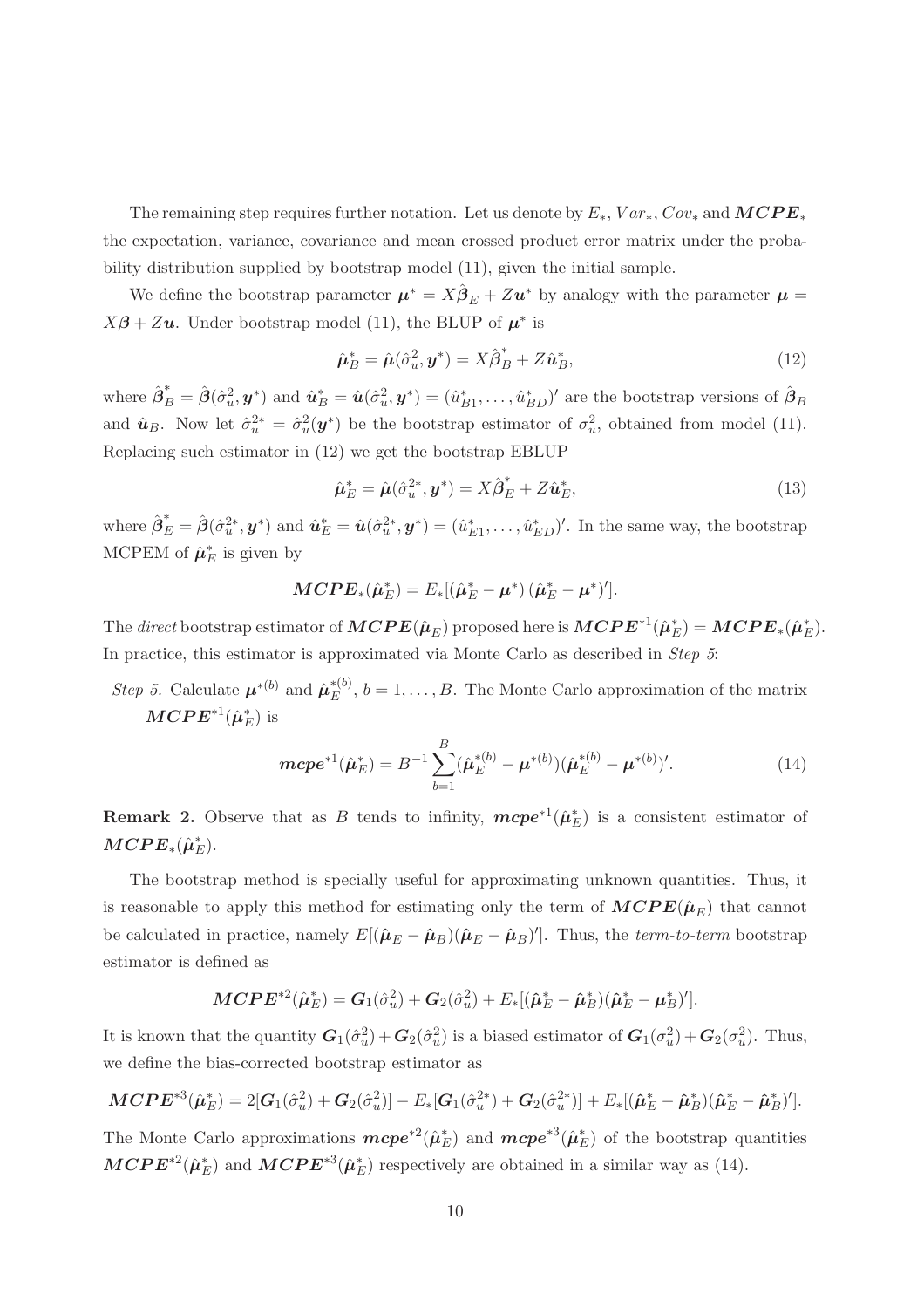## 6 Consistency of the Bootstrap Estimators

In this section we show that if the extension (10) of the Prasad-Rao approximation is consistent, then the bootstrap estimators 2 and 3 proposed in Section 5 are also consistent. More concretely, following the arguments of Section 5, the analogue Prasad-Rao approximation  $\text{MCPE}^{PR}_*(\hat{\mu}^*_{E})$ of the matrix  $\textbf{MCPE}_*(\hat{\mu}_E^*)$  can be obtained. Here we prove that  $\textbf{MCPE}_*^{PR}(\hat{\mu}_E^*)$  is a consistent estimator of  $\text{MCPE}^{PR}(\hat{\mu}_E)$  by the method of *imitation* (see Shao and Tu, 1995, p.76), where the consistency property is defined with respect to the probability distribution provided by bootstrap model (11). Thus, if  $\textbf{M} \textbf{C} \textbf{P} \textbf{E}^{PR}(\hat{\boldsymbol{\mu}}_E)$  is a consistent estimator of  $\textbf{M} \textbf{C} \textbf{P} \textbf{E}(\hat{\boldsymbol{\mu}}_E)$ , analogously  $\text{MCPE}^{PR}_*(\hat{\mu}^*_{E})$  is consistent for  $\text{MCPE}_*(\hat{\mu}^*_{E})$ , and this implies that  $\text{MCPE}_*(\hat{\mu}^*_{E})$ is consistent for  $\textbf{MCPE}(\hat{\boldsymbol{\mu}}_E)$ .

The consistency is provided by the good properties of the bootstrap model (11). Observe that the vectors  $u^*$  and  $e^*$  generated in *Steps 2* and 3 are independent. Furthermore, the expectation and the covariance matrix of  $y^*$  imitate those of  $y$ ,

$$
E_*[\mathbf{y}^*] = E_*[X\hat{\boldsymbol{\beta}}_E + Z\mathbf{u}^* + \mathbf{e}^*] = X\hat{\boldsymbol{\beta}}_E,
$$
  
\n
$$
Var_*[\mathbf{y}^*] = ZE_*[\mathbf{u}^*\mathbf{u}^*']Z' + E_*[\mathbf{e}^*\mathbf{e}^*'] = \hat{\sigma}_u^2 ZZ' + \Sigma_e = \hat{V} = \text{diag}\{\hat{V}_d; d = 1, ..., D\}.
$$
\n(15)

**Proposition 4.** Under assumptions  $(M_1)$ ,  $(M_2)$  and  $(H_1)$ – $(H_6)$ , it holds that

$$
E_*[\boldsymbol{y}^*] - E[\boldsymbol{y}] = [o_p(1)]_{Dr \times 1} \quad and \quad Var_*[\boldsymbol{y}^*] - Var[\boldsymbol{y}] = [o_p(1)]_{Dr \times Dr}.
$$

**Proof.** For  $\hat{\sigma}_{u1}^2$ , the result is immediate by applying (3), (15) and Proposition 1. In the case of  $\hat{\sigma}_{u2}^2$ , the result follows from (3), (15) and Proposition 2.  $\Box$ 

Proposition 5 establishes the results needed for obtaining the approximation of the mean crossed product error matrix (Theorem 2), following the arguments of Prasad and Rao (1990). Its proof is analogous to Proposition 1 or Proposition 2 depending on the considered estimator of  $\sigma_u^2$ , but taking into account that the probability distribution is conditional on the initial sample. Thus, symbols  $O_{p^*}$  and  $o_{p^*}$  indicate respectively boundedness and convergence to zero in probability, under the probability distribution given by model (11).

**Proposition 5.** Let model (11) satisfies assumptions  $(M_1)$ ,  $(M_2)$  and  $(H_1)$ – $(H_4)$ . Then

- (i)  $|\hat{\sigma}_{u1}^{*2} \hat{\sigma}_{u1}^{2}| = O_{p^{*}}(D^{-1/2});$
- (ii) assuming additionally (H<sub>5</sub>) and (H<sub>6</sub>), it holds  $|\hat{\sigma}_{u2}^{*2} \hat{\sigma}_{u2}^{2}| = O_{p^{*}}(D^{-1/2});$
- (iii) the estimators  $\hat{\sigma}_{ui}^{*2}$  (i = 1, 2) are unbiased, consistent and translation invariant for  $\sigma_u^2$ , and can be expressed as  $\hat{\sigma}_{ui}^{*2} = k + \mathbf{y}^{*'} C \mathbf{y}^*$ , where

$$
k = O(1)
$$
 and  $C = diag\{[O(D^{-1})]_{r \times r}, \dots, [O(D^{-1})]_{r \times r}\} + [O(D^{-2})]_{Dr \times Dr}.$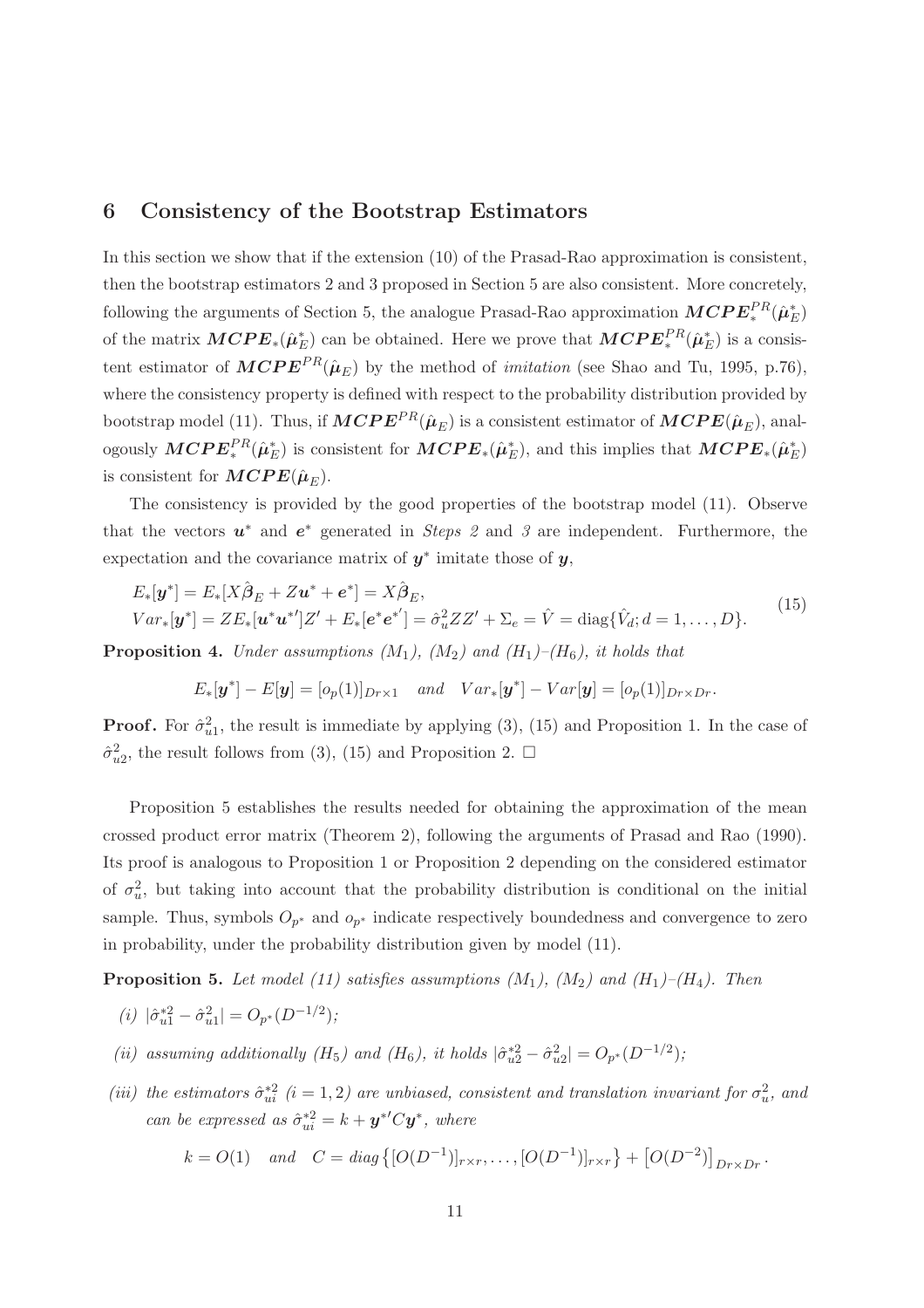**Proof.** The proofs of (i) and (ii) follow the same steps of that of Propositions 1 and 2 respectively. Note that the normality assumption is required. Finally,  $(iii)$  follows from the construction of both estimators.  $\Box$ 

**Theorem 2.** Let us suppose that model (11) has been generated as described in Steps  $1-4$  with  $W_i \sim N(0,1)$  (i = 1,2) and with an estimator  $\hat{\sigma}_u^2 \in (0,\infty)$  satisfying (H<sub>8</sub>). Assume further assumptions  $(H_1)$ – $(H_6)$ , and  $(H_7)$  for the matrix V evaluated at any admissible value of  $\sigma_u^2$ . Then,

$$
E[\mathbf{s}^* \mathbf{s}^{*'} (\hat{\sigma}_u^{*2} - \hat{\sigma}_u^2)] = \hat{L}\hat{V}\hat{L}' Var_*[\hat{\sigma}_u^{*2}] + [o_P(D^{-1})]_{Dr \times Dr},
$$

where  $s^* = (s_{11}^*, \ldots, s_{Dr}^*)'$  with components  $s_{di}^* = \partial \hat{\mu}_{di}(\omega, \mathbf{y}^*)/\partial \omega|_{\omega = \hat{\sigma}_u^2}$ ,  $i = 1, \ldots, r$ ,  $d =$  $1,\ldots,D, \hat{V} = V(\hat{\sigma}_u^2), \hat{L} = \partial(Z\hat{\Sigma}_u Z'\hat{V}^{-1})/\partial \hat{\sigma}_u^2$ , and where  $Var_*[\hat{\sigma}_u^{*2}]$  is the bootstrap version of  $Var[\hat{\sigma}_u^2]$  (see Section 4).

**Proof.** Under the imposed conditions, taking into account the normality of  $W_i$  and the fact that  $\hat{\sigma}_u^{*2} = \hat{\sigma}_u^2(\mathbf{y}^*)$  satisfies  $(H_8)$ , the proof follows similar steps to that of Theorem 1 (Appendix), but now under bootstrap model (11).  $\Box$ 

By Theorem 2, the quantity  $\text{MCPE}_*(\hat{\mu}_E^*)$  can be approximated in the same sense as in Prasad and Rao (1990), by

$$
\textit{MCPE}^{PR}_*(\hat{\boldsymbol{\mu}}^*_E) = \boldsymbol{G}_1(\hat{\sigma}_u^2) + \boldsymbol{G}_2(\hat{\sigma}_u^2) + \boldsymbol{G}_3(\hat{\sigma}_u^2),
$$

where

$$
G_1(\hat{\sigma}_u^2) = Z\hat{T}Z', \quad G_2(\hat{\sigma}_u^2) = (X - Z\hat{T}Z'\Sigma_e^{-1}X)\hat{P}(X - X\Sigma_e^{-1}Z\hat{T}Z'), \quad G_3(\hat{\sigma}_u^2) = \hat{L}\hat{V}\hat{L}'Var_*[\hat{\sigma}_u^*].
$$

and where  $\hat{T}$  and  $\hat{P}$  are the empirical versions of T and P, that is,

$$
\hat{T} = \hat{\Sigma}_u - \hat{\Sigma}_u Z' \hat{V}^{-1} Z \hat{\Sigma}_u, \quad \hat{P} = (X' \hat{V}^{-1} X)^{-1}.
$$

In the following theorems we use notation  $MCPE_{\ell m}^{PR}(\hat{\mu}_E)$  and  $MCPE_{\ast \ell m}^{PR}(\hat{\mu}_E^*)$  for the  $(\ell, m)$ -th element of the matrices  $\textit{MCEP}^{PR}(\hat{\mu}_E)$  and  $\textit{MCEF}^{PR}_*(\hat{\mu}_E^*)$  respectively.

**Theorem 3.** Under the assumptions of Theorem 2 with  $\hat{\sigma}_u^2 = \hat{\sigma}_{u1}^2$  or  $\hat{\sigma}_u^2 = \hat{\sigma}_{u2}^2$ , it holds that

$$
|MCPE_{* \ell m}^{PR}(\hat{\mu}_E^*) - MCPE_{\ell m}^{PR}(\hat{\mu}_E)| = O_p(D^{-1/2}), \quad \ell, m = 1, ..., r.
$$

**Proof.** By (10) and Theorem 2, we know that

$$
MCPE_{\ell m}^{PR}(\hat{\boldsymbol{\mu}}_E) = \sum_{k=1}^{3} G_{k\ell m}(\sigma_u^2) \quad \text{and} \quad MCPE_{*\ell m}^{PR}(\hat{\boldsymbol{\mu}}_E^*) = \sum_{k=1}^{3} G_{k\ell m}(\hat{\sigma}_u^2),
$$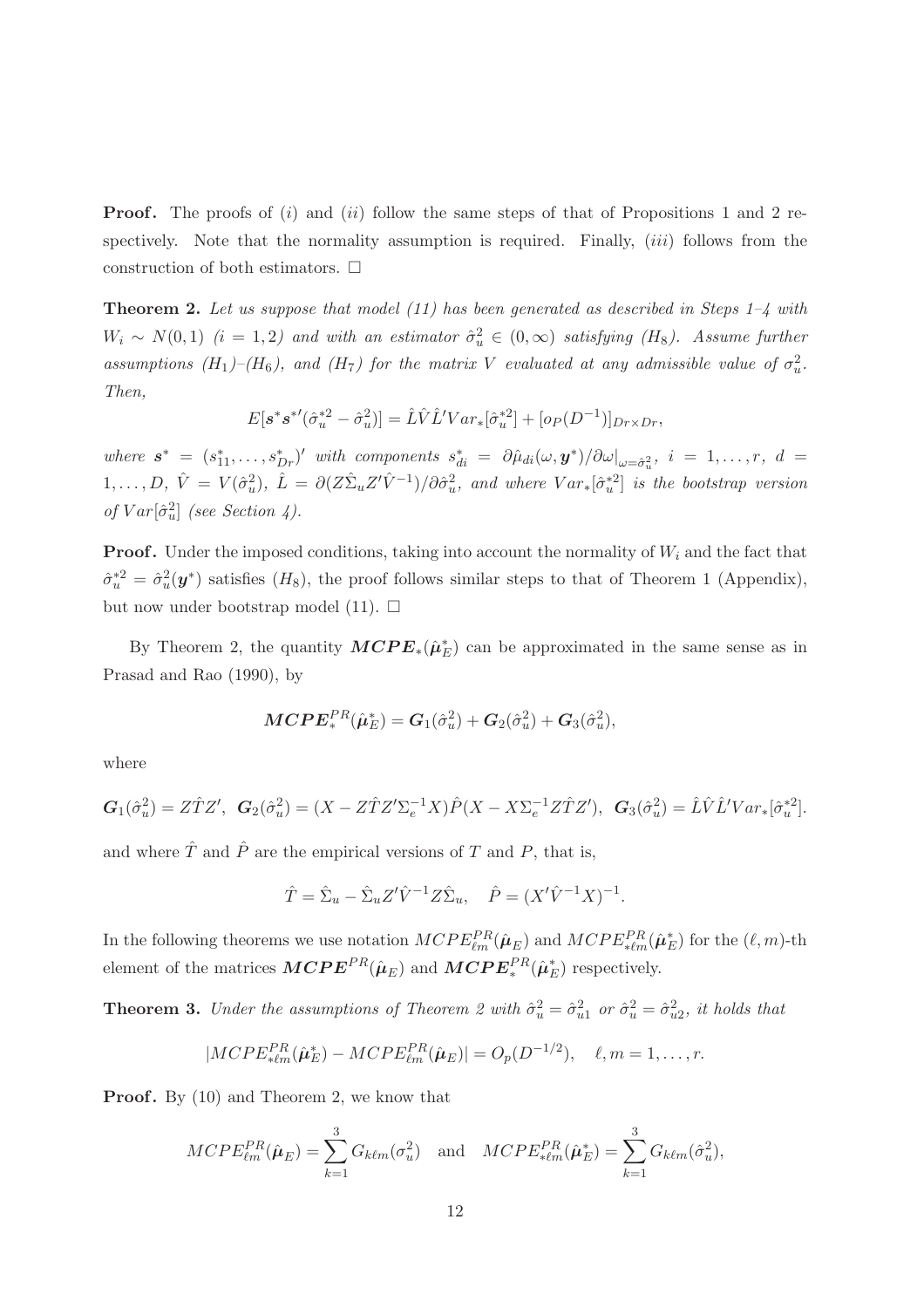where  $G_{k\ell m}(\sigma_u^2)$  denote the  $(\ell, m)$ -th element of  $G_k(\sigma_u^2)$ ,  $k = 1, 2, 3$ . Taking into account Proposition 1 if  $\hat{\sigma}_u^2 = \hat{\sigma}_{u1}^2$  and Proposition 2 if  $\hat{\sigma}_u^2 = \hat{\sigma}_{u2}^2$ , and then subtracting term to term we get, for any pair  $(\ell, m)$ ,

$$
|G_{k\ell m}(\hat{\sigma}_u^2) - G_{k\ell m}(\sigma_u^2)| = O_p(D^{-1/2}), \quad k = 1, 2, 3. \; \square
$$

**Remark 3.** Under normality, the consistency of  $\bm{MCPE^*}^2(\hat{\mu}_E^*)$  and  $\bm{MCPE^*}^3(\hat{\mu}_E^*)$  are clear because the term  $E_*[(\hat{\boldsymbol{\mu}}_E^* - \hat{\boldsymbol{\mu}}_B^*)(\hat{\boldsymbol{\mu}}_E^* - {\boldsymbol{\mu}}_E^*$  $E_B^*$ )'] is consistently approximated by  $G_3(\hat{\sigma}_u^2)$ .

## 7 Simulation Study

In this section we describe a simulation study designed for analyzing the accuracy of the four presented estimators of the mean crossed product error matrix, namely the extension of the Prasad-Rao estimator and the three bootstrap-based estimators, when the number of areas D is finite.

We start describing how the data were simulated. The sample vectors  $y_d = (y_{d1}, y_{d2})'$ ,  $d = 1, \ldots, D$  were generated following a bivariate normal mixed model with random effects associated to areas. Two covariates were considered, each one affecting one of the dependent variables. The values  $(x_{d1}, x_{d2})'$  of the two covariates in the areas were generated from a bivariate normal distribution, with means  $\mu_1 = \mu_2 = 10$ , variances  $\sigma_{xd11} = 1 + \delta_x (d-1)/(D-1)$  and  $\sigma_{xd22} = 2 + 2\delta_x(d-1)/(D-1)$  for  $\delta_x = 0, 1$ , and covariance  $\sigma_{xd12} = \rho_x \sqrt{\sigma_x d_{11} \sigma_x d_{22}}$ , for  $\rho_x = 0, 1/2$ . Random effects associated to areas  $u_d$  were generated independently from a normal distribution with zero mean and variance  $\sigma_u^2 = 2$ . The vector of values of the random errors  $(e_{d1}, e_{d2})'$  was simulated from a bivariate normal distribution with zero mean vector, and in a multivariate heteroskedastic framework, where the variances and the covariance are proportional to the values of the two covariates. More explicitly, we define weights  $w_d = (x_{d1}^2 + x_{d2}^2)^{-\ell/2}$ ,  $\ell = 0, 1/2$ , and then the elements of the covariance matrices  $\Sigma_d$  are  $\sigma_{dij} = \sigma_e^2 r_{ij}/w_d$   $(i, j = 1, 2)$ , for  $\sigma_e^2 = 1$ ,  $r_{11} = 1$ ,  $r_{22} = 2$ ,  $r_{12} = \rho_e \sqrt{r_{11} r_{22}}$  and  $\rho_e = 1/2$ . Finally, the vector of values of the two response variables were generated, taking  $\beta_1 = \beta_2 = 1$ , from the model

$$
y_{dk} = \beta_k x_{dk} + u_d + e_{dk}, \qquad k = 1, 2, d = 1, ..., D.
$$
 (16)

For the sake of brevity, we only present the numerical results obtained with constant variances  $(\delta_x = 0)$ , dependent covariates  $(\rho_x = 0.5)$  and in the heteroskedastic framework  $(\ell = 0.5)$ .

A preliminary simulation study was carried out in order to analyze the precision of model parameter estimates, with  $I = 1000$  simulations of samples with sizes  $D = 50, 100, 200, 500, 1000$ . The Monte Carlo approximations of the mean squared errors of the estimators of model param-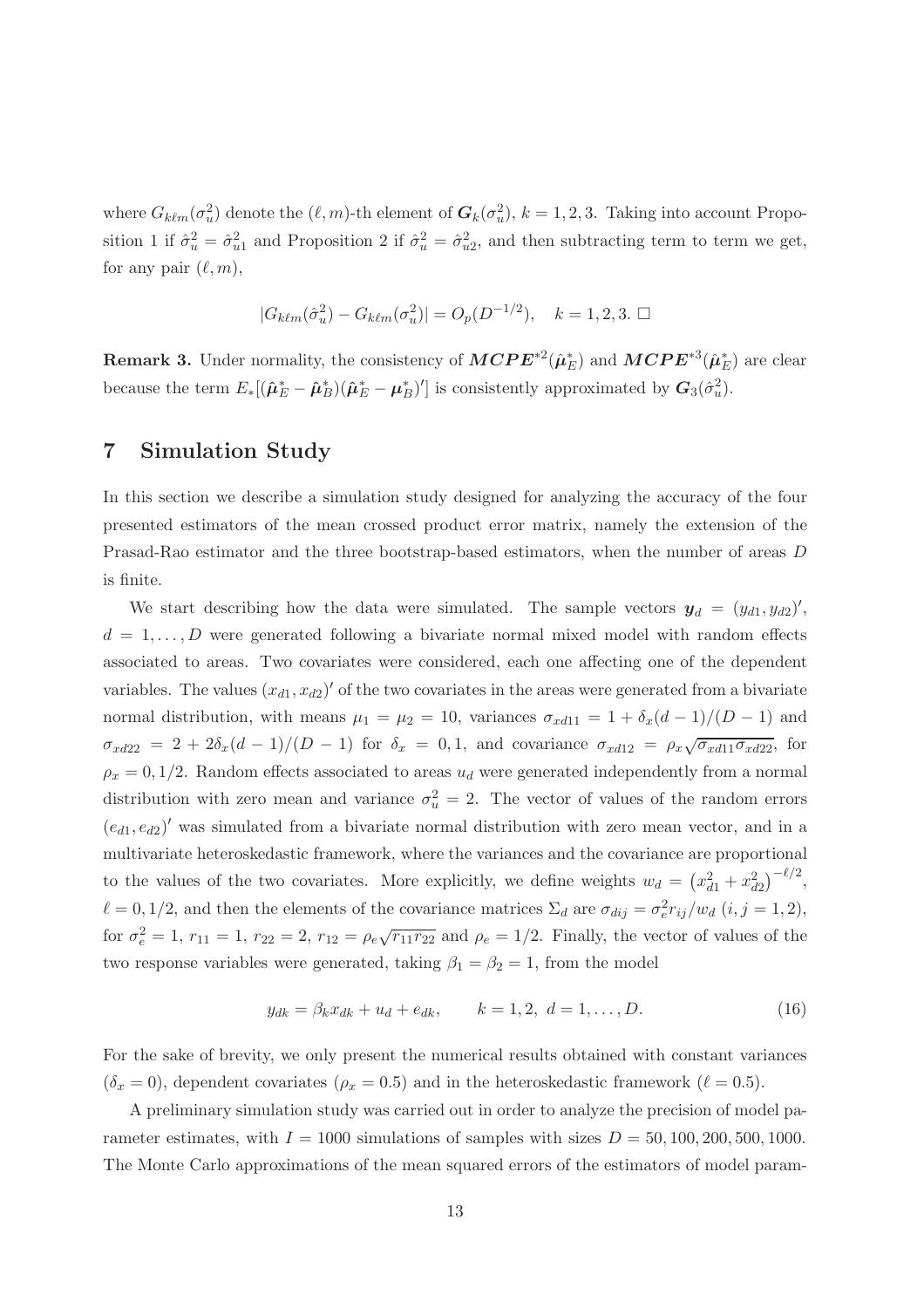eters  $\beta_1$ ,  $\beta_2$  and  $\sigma_u^2$ , calculated using both the method of moments  $(\hat{\sigma}_{u1}^2)$  and Henderson method  $3\ (\hat{\sigma}_{u2}^2)$ , are listed respectively in Tables 1 and 2 below.

| $\overline{D}$                                                           | 50 | 100 | 200 | 500 | 1000 |  |
|--------------------------------------------------------------------------|----|-----|-----|-----|------|--|
| $EMSE(\hat{\beta}_{E1})$ 0.001395 0.000706 0.000366 0.000151 0.000076    |    |     |     |     |      |  |
| $EMSE(\hat{\beta}_{E2})$ 0.002249 0.001018 0.000507 0.000211 0.000112    |    |     |     |     |      |  |
| $EMSE(\hat{\sigma}_{n1}^2)$ 2.960361 1.469272 0.723034 0.297036 0.155238 |    |     |     |     |      |  |

Table 1. Mean squared errors of model parameter estimators using the method of moments, with  $\delta_x = 0$ ,  $\rho_x = 0.5$  and  $\ell = 0.5$ .

| $\overline{D}$                                                                           | 50 | 100 | 200 | 500 | 1000 |
|------------------------------------------------------------------------------------------|----|-----|-----|-----|------|
| $\left[ MSE(\hat{\beta}_{E1}) \right]$ 0.001396 0.000706 0.000366 0.000151 0.000076      |    |     |     |     |      |
| $\left[ MSE(\hat{\beta}_{E2}) \right]$ 0.002249 0.001018 0.000507 0.000211 0.000112      |    |     |     |     |      |
| $\left[ MSE(\hat{\sigma}_{n2}^{2}) \right]$ 2.971057 1.435667 0.689207 0.291275 0.152444 |    |     |     |     |      |

Table 2. Mean squared errors of model parameter estimators using Henderson method 3, with  $\delta_x = 0$ ,  $\rho_x = 0.5$  and  $\ell = 0.5$ .

It can be seen within both tables that the estimates of model coefficients  $\beta_1, \beta_2$  are much more precise that the estimate of the variance  $\sigma_u^2$ . But as it has been theoretically shown, the precision of the variance estimator improves when the number of areas D increases. The two estimation methods present almost the same results, but  $\hat{\sigma}_{u2}^2$  is slightly better for moderate number of areas  $(D = 100, 200)$ .

The main simulation study, designed for comparing the proposed estimators of the mean crossed product error matrix, followed the scheme described by items 1-5 below.

- 1. Generate independently  $I = 1000$  samples  $y^{(i)} = (y_{11}^{(i)}, y_{12}^{(i)}, \dots, y_{D1}^{(i)})$  $\overset{(i)}{D1}, \overset{(i)}{y} \overset{(i)}{D2}$  $_{D2}^{(i)}$  of as described at the beginning of current section, and calculate mean vectors  $\boldsymbol{\mu}^{(i)} = (\mu_{11}^{(i)}, \mu_{12}^{(i)}, \dots, \mu_{D1}^{(i)})$  $_{D1}^{(i)},\mu_{D2}^{(i)}$  $_{D2}^{(i)})',$  $i=1,\ldots,I$ .
- 2. Calculate estimators  $\hat{\sigma}_u^{2(i)} = \hat{\sigma}_u^2(\boldsymbol{y}^{(i)})$  and  $\hat{\boldsymbol{\beta}}_E^{(i)} = \hat{\boldsymbol{\beta}}(\hat{\sigma}_u^{2(i)}, \boldsymbol{y}^{(i)})$   $i = 1, \ldots, I$ .
- 3. For  $i = 1, ..., I$ , compute predictors  $\hat{\mu}_{Ed}^{(i)} = (\hat{\mu}_{Ec}^{(i)}$  $^{(i)}_{Ed1}, \hat{\mu}^{(i)}_{Ec}$  $^{(i)}_{Ed2}$ ', and Prasad-Rao-type estimators  $\boldsymbol{m}\boldsymbol{c}\boldsymbol{p} \boldsymbol{e}_d^{PR(i)} = \boldsymbol{m}\boldsymbol{c}\boldsymbol{p}\boldsymbol{e}_d^{PR}(\hat{\boldsymbol{\mu}}_{Ed}^{(i)}),\: d=1,\dots,D.$
- 4. From estimators  $\hat{\sigma}_u^{2(i)}$  and  $\hat{\beta}_E^{(i)}$ , generate B bootstrap samples as described in Section 5 with  $W_1$  and  $W_2$  generated from standard normal distributions (see Step 2-3 in Section 5), and compute the bootstrap approximations  $\boldsymbol{m}\boldsymbol{c}\boldsymbol{p}\boldsymbol{e}_d^{*a(i)} = \boldsymbol{m}\boldsymbol{c}\boldsymbol{p}\boldsymbol{e}_d^{*a}(\hat{\boldsymbol{\mu}}_{Ed}^{(i)})$ , for  $a = 1, 2, 3$ .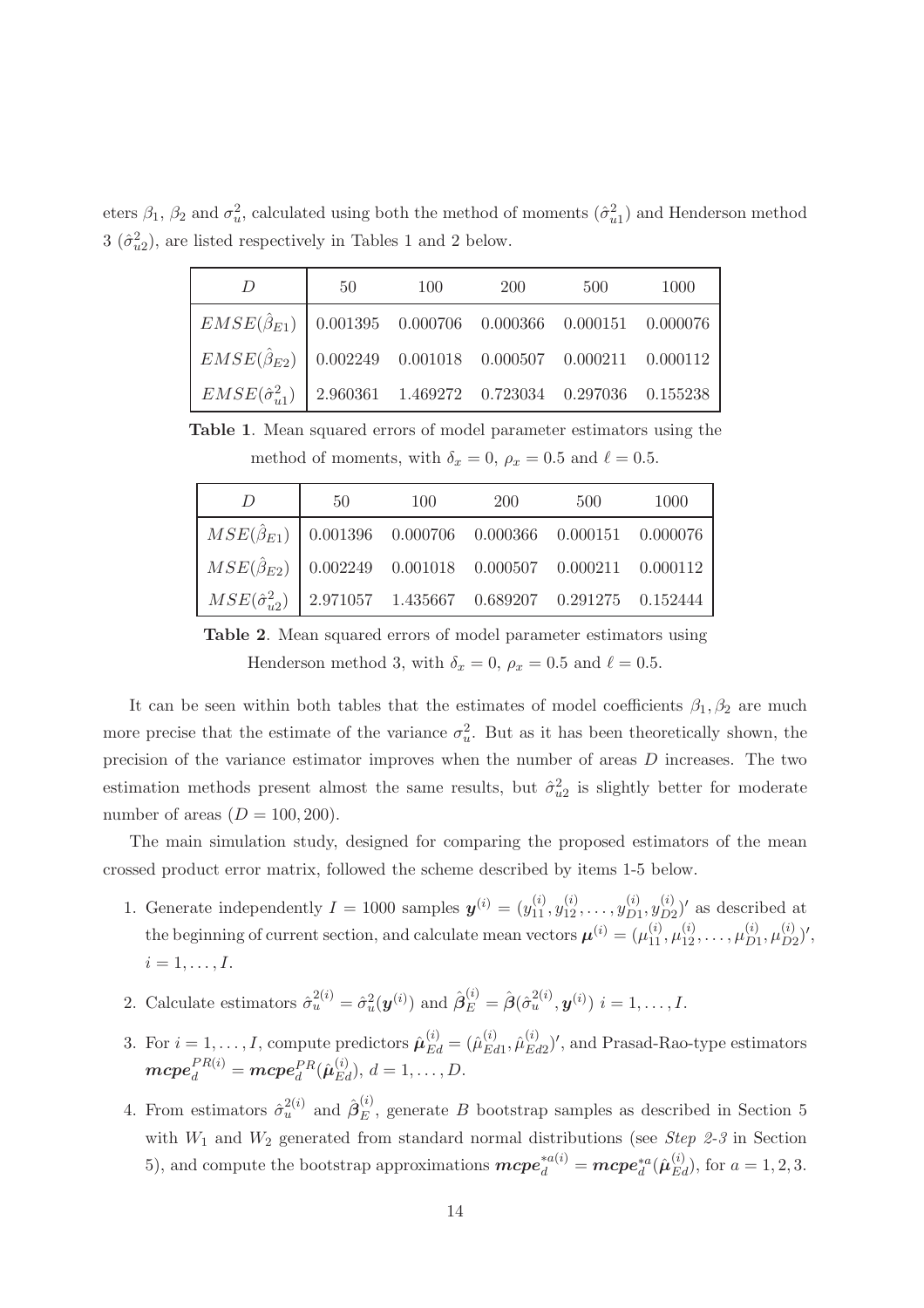5. For each area d, calculate the Monte Carlo approximations of theoretical mean crossed product error matrix  $MCPE_d$  and of the four matrix estimators, by formulas

$$
MCPE_d = \frac{1}{I} \sum_{i=1}^{I} (\hat{\mu}_{Ed}^{(i)} - \mu_d^{(i)}) (\hat{\mu}_{Ed}^{(i)} - \mu_d^{(i)})',
$$
  

$$
mcpe_d^{PR} = \frac{1}{I} \sum_{i=1}^{I} mcpe_d^{PR(i)}, \quad mcpe_d^{*a} = \frac{1}{I} \sum_{i=1}^{I} mcpe_d^{*a(i)}, \quad a = 1, 2, 3.
$$

Calculate also the mean squared error over simulations of each element  $(\ell, m)$  of the four matrices; that is, calculate for each  $\ell, m = 1, 2$  and for  $a = 1, 2, 3$ ,

$$
E_{d\ell m}^{PR} = \frac{1}{I} \sum_{i=1}^{I} (m c p e_{d\ell m}^{PR(i)} - M C P E_{d\ell m})^2, \quad E_{d\ell m}^{*a} = \frac{1}{I} \sum_{i=1}^{I} (m c p e_{d\ell m}^{*a(i)} - M C P E_{d\ell m})^2.
$$

In small area estimation problems, the number of areas may differ considerably from one application to another. In order to compare the estimators for different number of areas, the algorithm described above has been run for all  $D \in \mathcal{D}$ , where  $\mathcal{D} = \{50, 100, 200, 300, 400, 500\}.$ 

In Figure 1, the line with label  $MCPE_{d11}$  represents the median of  $\{MCPE_{d11}, d =$  $1, \ldots, D$  for each  $D \in \mathcal{D}$ , being  $MCPE_{d11}$  the element  $(1, 1)$  of the  $MCPE_d$  matrix. The remaining lines correspond to the medians over areas of the Prasad-Rao estimators  $mcpe_{d11}^{PR}$ , and of the three bootstrap estimators  $mcpe_{d11}^{*2}$ ,  $mcpe_{d11}^{*2}$  and  $mcpe_{d11}^{*3}$ . Figures 2 and 3 represent the same quantities for the elements  $(1, 2)$  and  $(2, 2)$  respectively of the same matrices. The results were obtained by fitting the model using the method of moments estimator of  $\sigma_u^2$ . The results for Henderson method 3 are omitted due to the great similarity.

Relative patterns are similar in the three pictures. The medians over areas of the Prasad-Rao estimator  $mcpe_{d11}^{PR}$  and the direct bootstrap estimator  $mcpe_{d11}^{*1}$  show a negative bias for all D. The other two estimators behave almost the same for  $D \ge 100$ , but it is observed that the bias-uncorrected bootstrap estimator works better that the bias-corrected estimator in median for  $D = 50$ .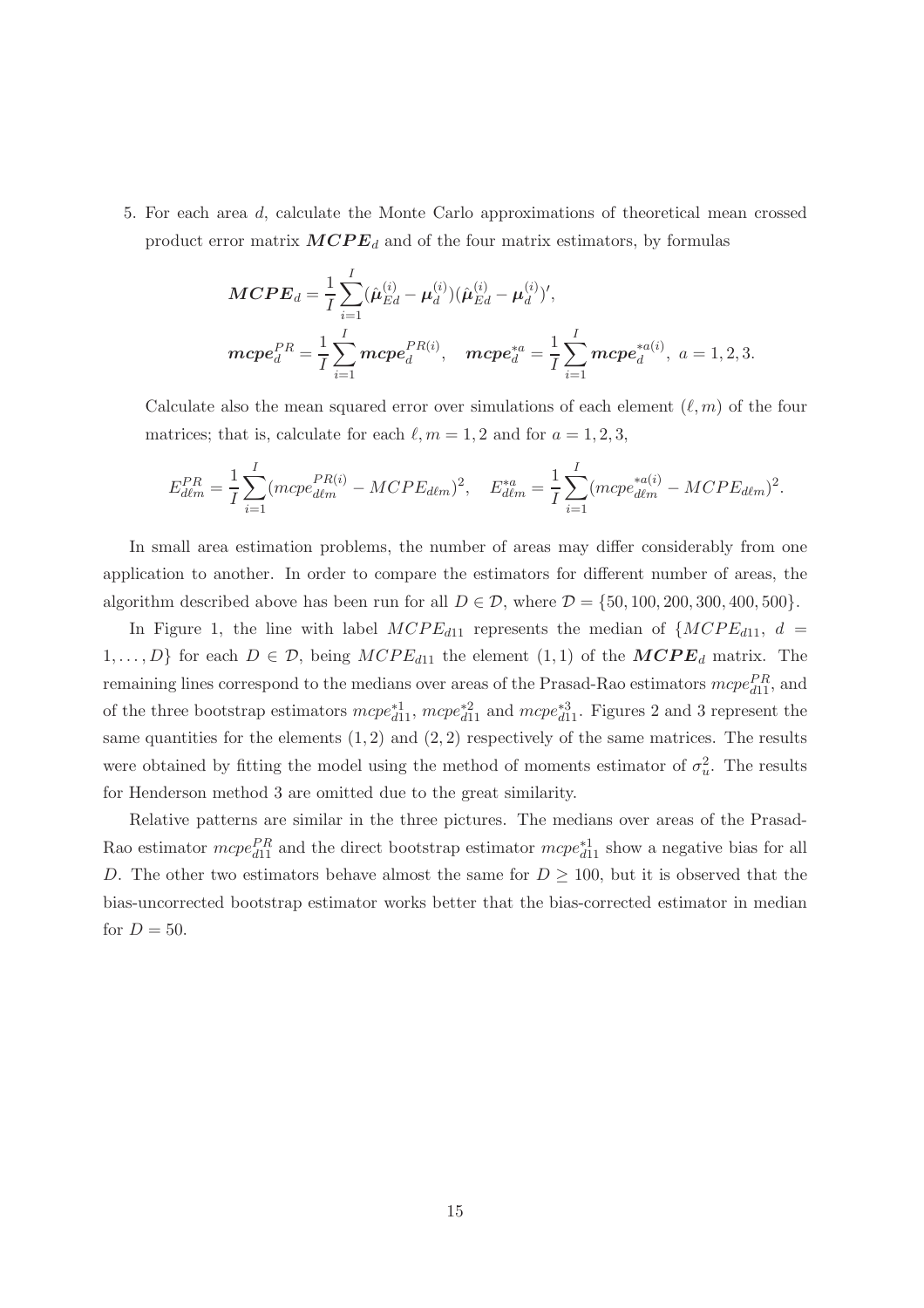

Figure 1. Medians over areas of  $MCPE_{d11}$ ,  $mcpe_{d11}^{PR}$ , and  $mcpe_{d11}^{*a}$ ,  $a = 1, 2, 3$ , versus D.



Figure 2. Medians over areas of  $MCPE_{d12}$ ,  $mcpe_{d12}^{PR}$ , and  $mcpe_{d12}^{*a}$ ,  $a = 1, 2, 3$  versus D.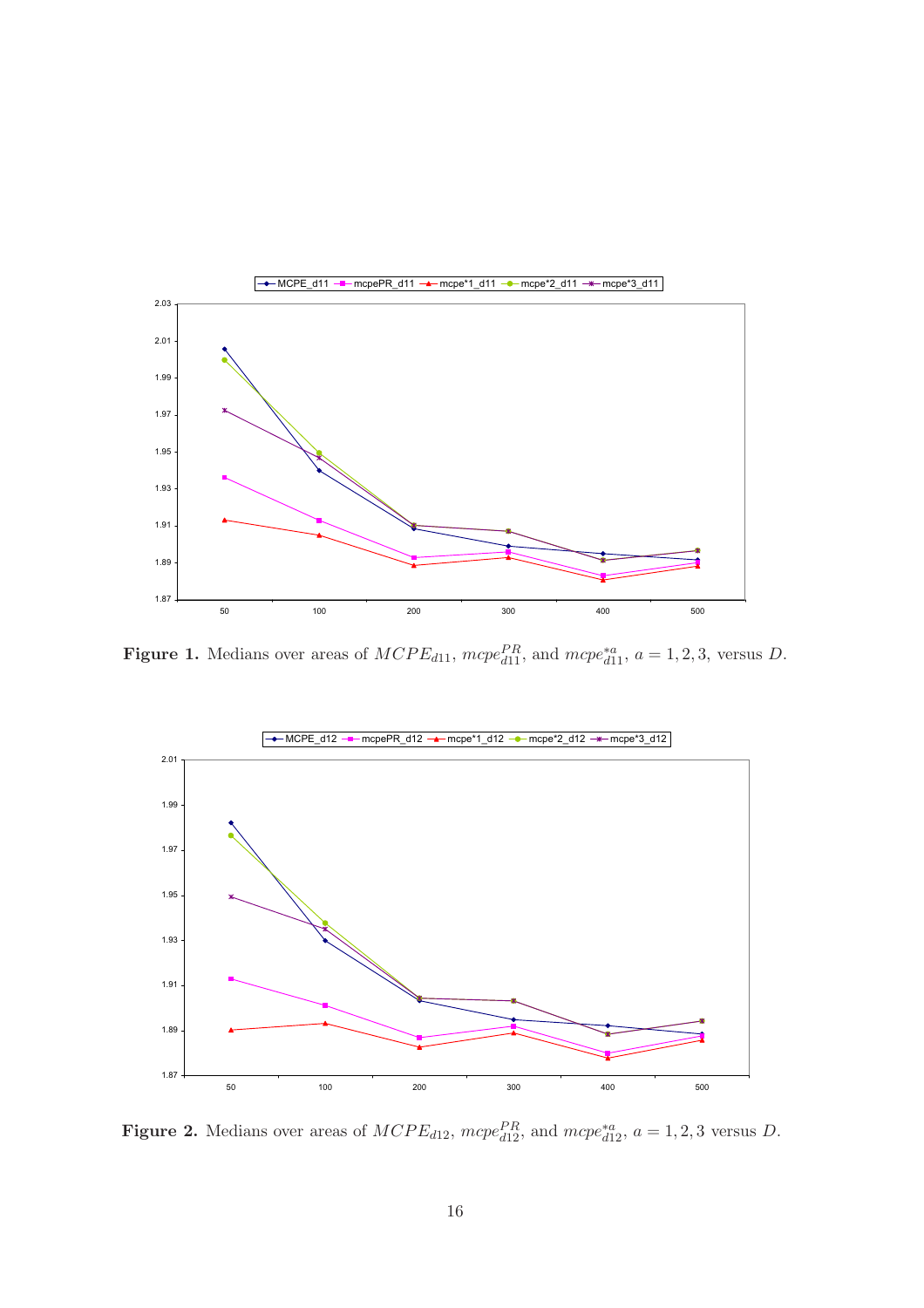

Figure 3. Medians over areas of  $MCPE_{d22}$ ,  $mcpe_{d22}^{PR}$  and  $mcpe_{d22}^{*a}$ ,  $a = 1, 2, 3$ , versus D.

In order to get more insight into the behavior of the estimators along iterations, we have calculated, for each pair  $(\ell, m)$  and for each  $D \in \mathcal{D}$ , the medians over the D areas of the mean squared errors  $E_{d\ell m}^{PR}$ ,  $E_{d\ell m}^{*1}$ ,  $E_{d\ell m}^{*2}$  and  $E_{d\ell m}^{*3}$  of the estimators  $mcpe_{d\ell m}^{PR}$ ,  $mcpe_{d\ell m}^{*1}$ ,  $mcpe_{d\ell m}^{*2}$  and  $mcpe^{*3}_{d\ell m}$  respectively. The results are listed in Table 3. In this table we can see how for  $D = 50$ , the Prasad-Rao-type estimator and the term-to-term bootstrap estimators have similar result, while for  $D > 50$  the bootstrap estimators  $mcpe_{d\ell m}^{*2}$  and  $mcpe_{d\ell m}^{*3}$  present slightly lower mean squared error.

| $\boldsymbol{D}$ | $E_{d11}^{PR}$ | $E_{d11}^{*1}$ |       |                       | $E_{d11}^{*2}$ $E_{d11}^{*3}$ $E_{d12}^{PR}$ $E_{d12}^{*1}$ $E_{d12}^{*2}$ $E_{d12}^{*3}$ $E_{d12}^{PR}$ |       |       |       |       | $E_{d22}^{*1}$ | $E_{d22}^{*2}$ | $E_{d22}^{*3}$ |
|------------------|----------------|----------------|-------|-----------------------|----------------------------------------------------------------------------------------------------------|-------|-------|-------|-------|----------------|----------------|----------------|
| 50 <sup>°</sup>  | 0.176          | 0.198          | 0.173 | $0.218 \pm 0.176$     |                                                                                                          | 0.198 | 0.173 | 0.217 | 0.183 | 0.206          | 0.180          | 0.225          |
| 100              | 0.087          | 0.095          |       | $0.082 \quad 0.086$ L | 0.087                                                                                                    | 0.095 | 0.082 | 0.085 | 0.090 | 0.098          | 0.085          | 0.088          |
| <b>200</b>       | 0.041          | 0.048          | 0.039 | 0.039                 | 0.041                                                                                                    | 0.048 | 0.039 | 0.039 | 0.042 | 0.049          | 0.041          | (0.041)        |
| 300              | 0.028          | 0.035          | 0.028 | 0.028 1               | 0.028                                                                                                    | 0.035 | 0.028 | 0.028 | 0.029 | 0.036          | 0.028          | 0.028          |
| 400              | 0.023          | 0.030          | 0.023 | 0.023                 | 0.023                                                                                                    | 0.030 | 0.023 | 0.023 | 0.024 | 0.031          | 0.023          | 0.023          |
| 500              | 0.019          | 0.026          | 0.019 | 0.019                 | 0.019                                                                                                    | 0.027 | 0.019 | 0.019 | 0.020 | 0.027          | 0.020          | 0.020          |

**Table 3.** Medians over areas of mean squared errors  $E_{d\ell m}^{PR}$ ,  $E_{d\ell m}^{*1}$ ,  $E_{d\ell m}^{*2}$  and  $E_{d\ell m}^{*3}$ .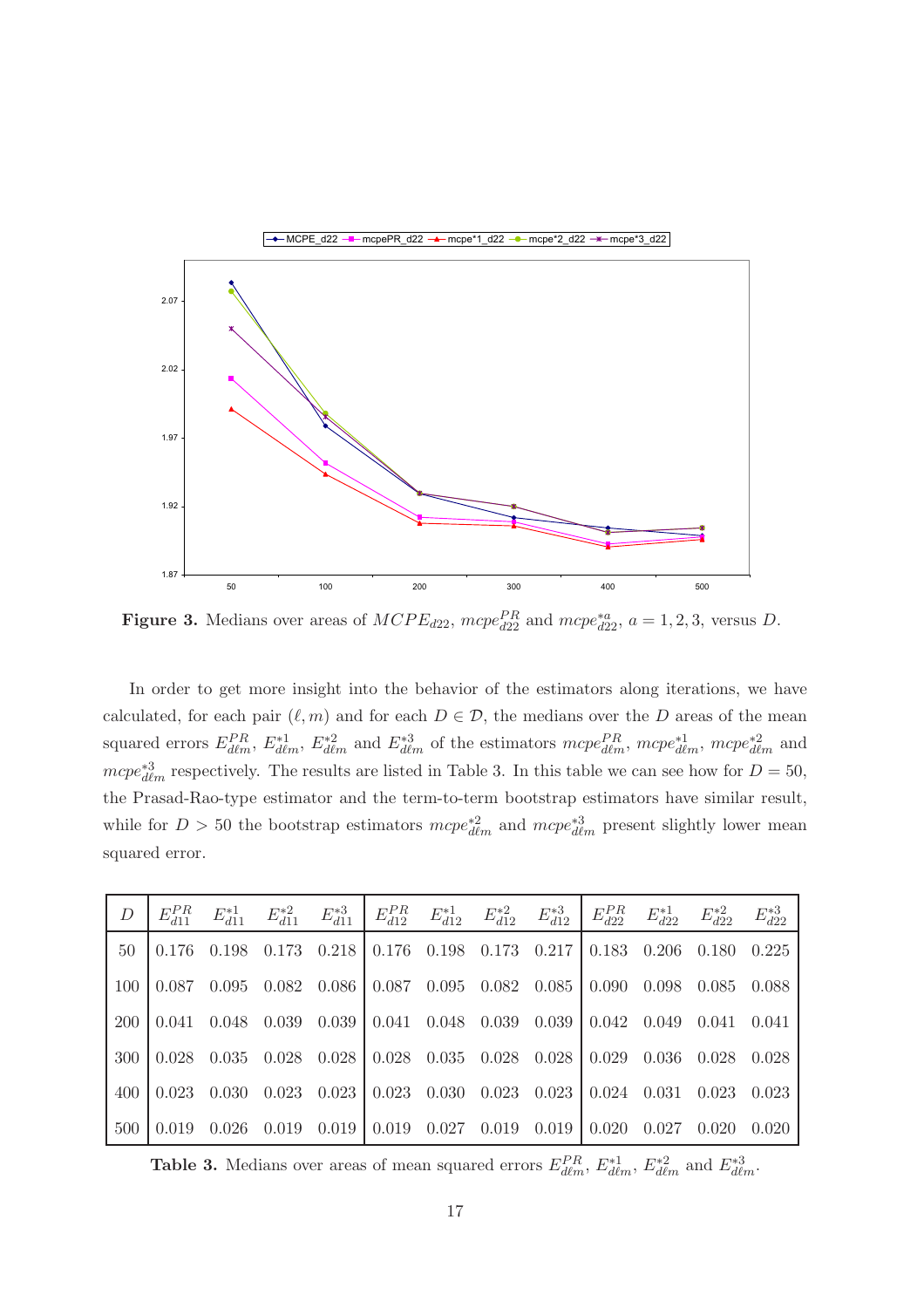A further analysis has been done attending to the percentage of areas where the Prasad-Raotype estimator presents smaller mean squared error than each bootstrap estimator. Thus, for each D, we define the quantities  $P_{\ell m}^{*1}$ ,  $P_{\ell m}^{*2}$  and  $P_{\ell m}^{*3}$  as the percentage of the D areas where the respective differences  $E_{d\ell m}^{PR} - E_{d\ell m}^{*1}$ ,  $E_{d\ell m}^{PR} - E_{d\ell m}^{*2}$  and  $E_{d\ell m}^{PR} - E_{d\ell m}^{*3}$  are negative. The results are listed in Table 4. We can see how the Prasad-Rao-type estimator gains in all areas to the direct bootstrap estimator for any value of D, and for  $D = 50$  it gains in all areas to the bias-corrected estimator  $mcpe_{d\ell m}^{*3}$ . However, for  $D \ge 100$ , the latter estimator presents less mean squared error in most of the areas. The best results are for the term-to-term bootstrap estimator  $mcpe_{d\ell m}^{*2}$ , since even for  $D = 50$  it has lower MSE for the most of areas. For D large all estimators become very close, and the given percentages are not as representative. It is important to mention that, as already observed in Table 3, the differences in the mean squared errors of the estimators are small.

| $50$   1.00 0.22 1.00   1.00 0.20 1.00   1.00 0.18 1.00                         |  |  |  |  |
|---------------------------------------------------------------------------------|--|--|--|--|
| $100\begin{array}{ l} 1.00 \end{array}$ 0.02 0.11 1.00 0.01 0.09 1.00 0.01 0.09 |  |  |  |  |
| $200$ 1.00 0.06 0.07 1.00 0.07 0.07 1.00 0.07 0.08                              |  |  |  |  |
| 300 1.00 0.23 0.29 1.00 0.24 0.29 1.00 0.24 0.29                                |  |  |  |  |
| $400$   1.00 0.20 0.20   1.00 0.20 0.19   1.00 0.21 0.19                        |  |  |  |  |
| $500\begin{array}{ l} 1.00 \end{array}$ 0.40 0.42 1.00 0.40 0.42 1.00 0.39 0.42 |  |  |  |  |

Table 4. Percentage of areas  $P_{\ell m}^{*1}$ ,  $P_{\ell m}^{*2}$  and  $P_{\ell m}^{*3}$  where the mean squared errors of  $mcpe_{d\ell m}^{*1}$ ,  $mcpe_{d\ell m}^{*2}$  and  $mcpe_{d\ell m}^{*3}$  are greater than that of  $mcpe_{d\ell m}^{PR}$ .

The normality assumption is essential for deriving the Prasad-Rao approximation, and thus for applying the arguments given in Section 6 about the consistency of the bootstrap estimators. However, the bootstrap procedure described in Section 5 does not require normality, and can be used in practice even with unknown probability distribution. In this sense, it can be regarded as a nonparametric bootstrap. In order to study the robustness of the estimators in a nonparametric setting with absence of normality, a second simulation study was carried out. In this simulation, the initial random effects  $u_d$  were generated from a Gumbel distribution with zero mean and variance  $\sigma_u^2 = 2$ , and the vector of random errors  $e_d$  from a bivariate Logistic with mean vector equal to zero, and covariance matrix equal to  $\Sigma_d = (\sigma_{dij})_{i,j=1,2}$ , with  $\sigma_{dij} = \sigma_e^2 r_{ij}/w_d$ , where  $r_{11} = 1, r_{22} = 2, r_{12} = \rho_e \sqrt{r_{11}r_{22}},$  for  $\rho_e = 1/2$  and  $\sigma_e^2 = 1$ . The bootstrap random effects  $u_d^*$ d and the random errors  $e_d^*$  where generated as in *Step 2-3* of Section 5 with  $W_1$  and  $W_2$  simulated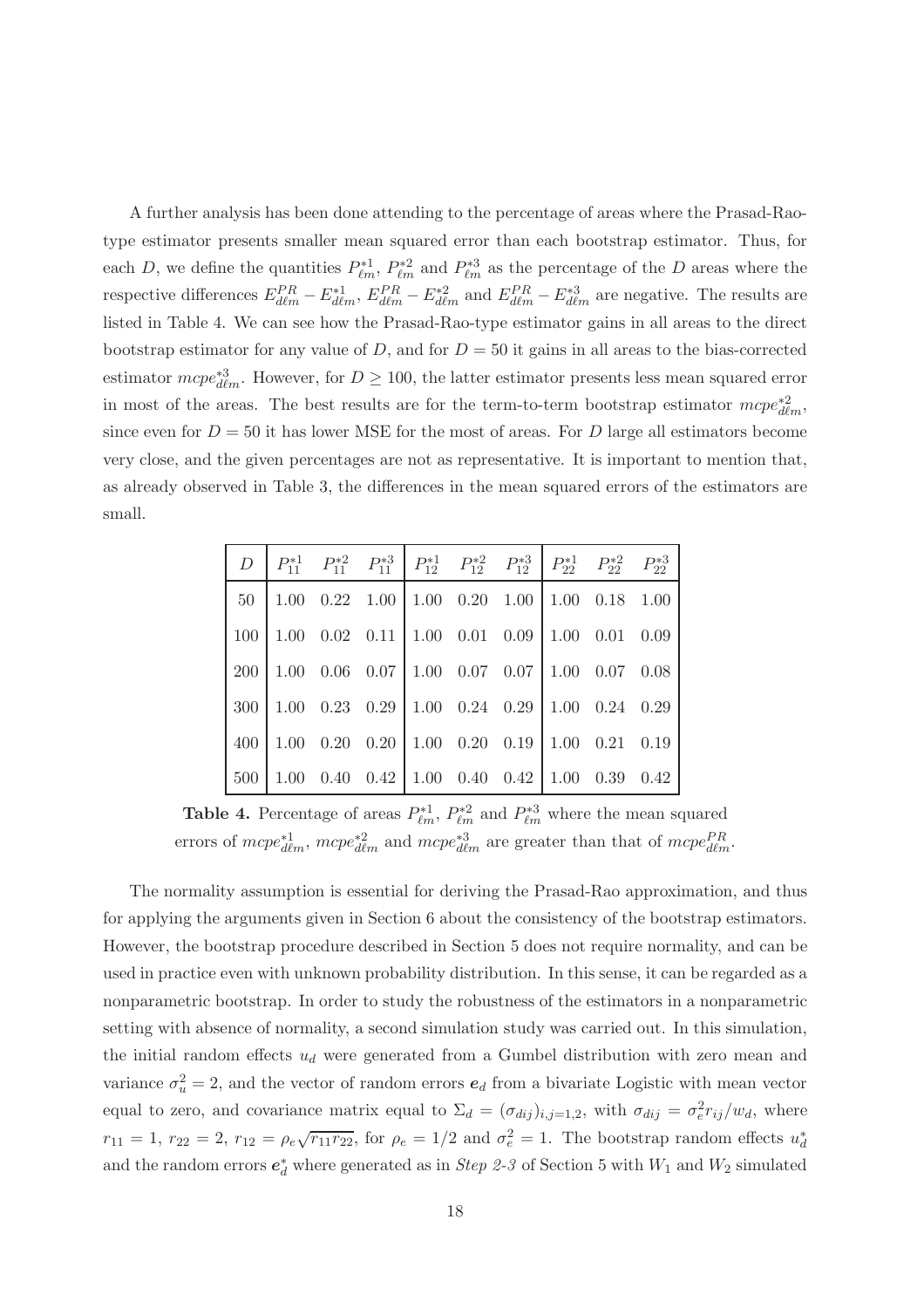from a standard normal distribution.

In the obtained results, the direct bootstrap estimator  $mcpe_{d11}^{*1}$  presented uniformly greater mean squared errors for all areas. Thus, in Figure 4 we plotted the mean squared errors over simulations of the remaining three estimators  $mcpe_{d11}^{PR}$ ,  $mcpe_{d11}^{*2}$  and  $mcpe_{d11}^{*3}$ . It can be appreciated that in the most of areas, the two bootstrap estimators get very similar results, and both are more accurate than the Prasad-Rao extension. For the components  $(1, 2)$  and  $(2, 2)$  of the matrices, the figures show similar results.



Figure 4. Mean squared errors of  $mcpe_{d11}^{PR}$ ,  $mcpe_{d11}^{*2}$  and  $mcpe_{d11}^{*3}$  by areas.

Practitioners may have the reasonable interest in knowing which number of bootstrap iterations B is enough in order to get a desired precision of bootstrap estimators. Of course, the answer to this question depends on the particular data set at hand, but in order to put some light to this point, simulations have been repeated for increasing values of B, for  $D = 200$  areas, and two arbitrary areas have been selected, concretely areas with  $d = 60$  and  $d = 180$ . The mean squared error over simulations of the three proposed bootstrap estimators of the element  $(1, 1)$  of  $MCPE_d(\hat{\mu}_{Ed})$  are shown in Figure 5 for  $d = 60$ . In Figure 6, the same results are shown for  $d = 180$ .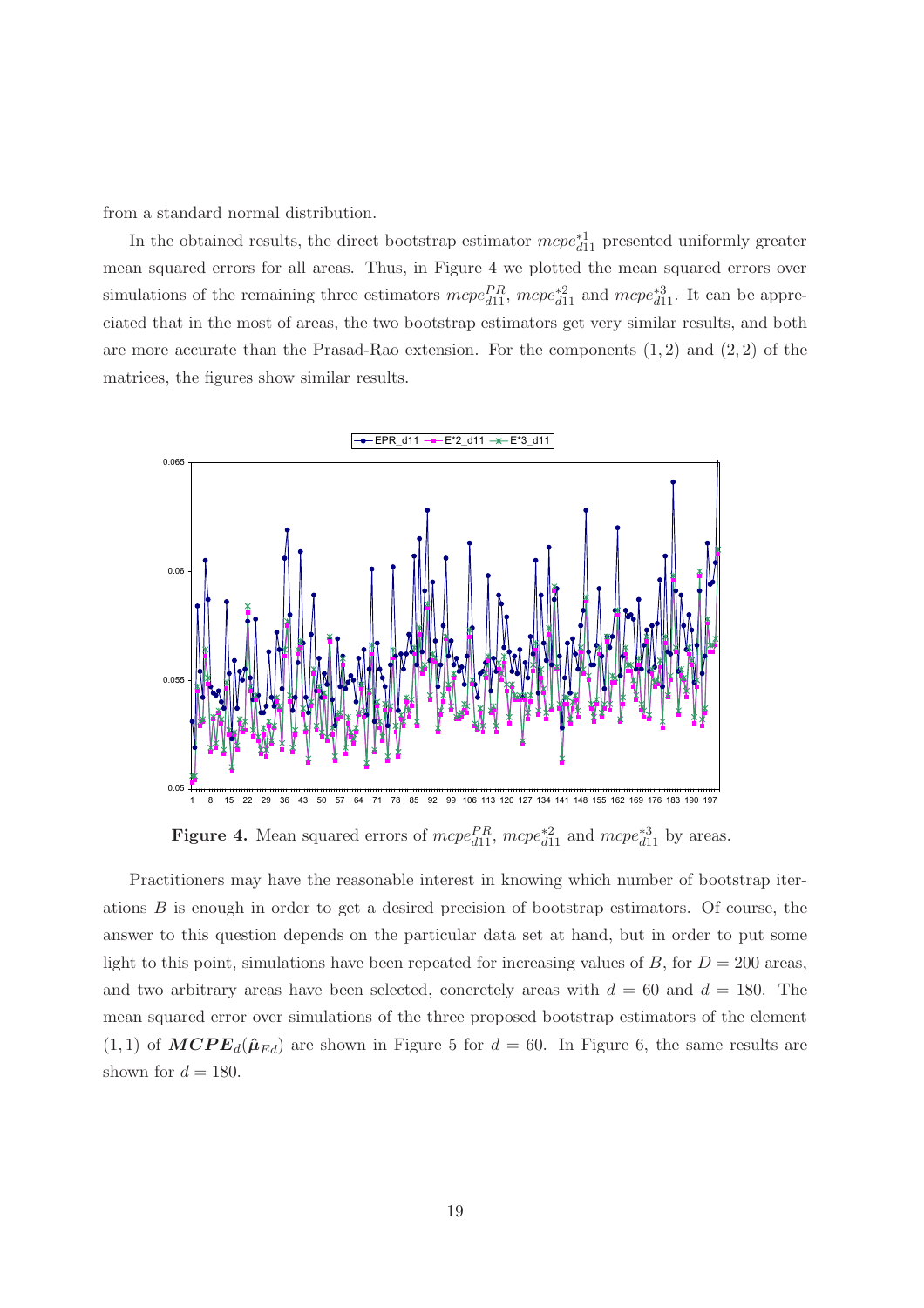

Figure 5. Mean squared errors of  $mcpe_{d11}^{*1}$ ,  $mcpe_{d11}^{*2}$  and  $mcpe_{d11}^{*3}$  for  $d = 60$  versus B.



Figure 6. Mean squared errors of  $mcpe_{d11}^{*1}$ ,  $mcpe_{d11}^{*2}$  and  $mcpe_{d11}^{*3}$  for  $d = 180$  versus B.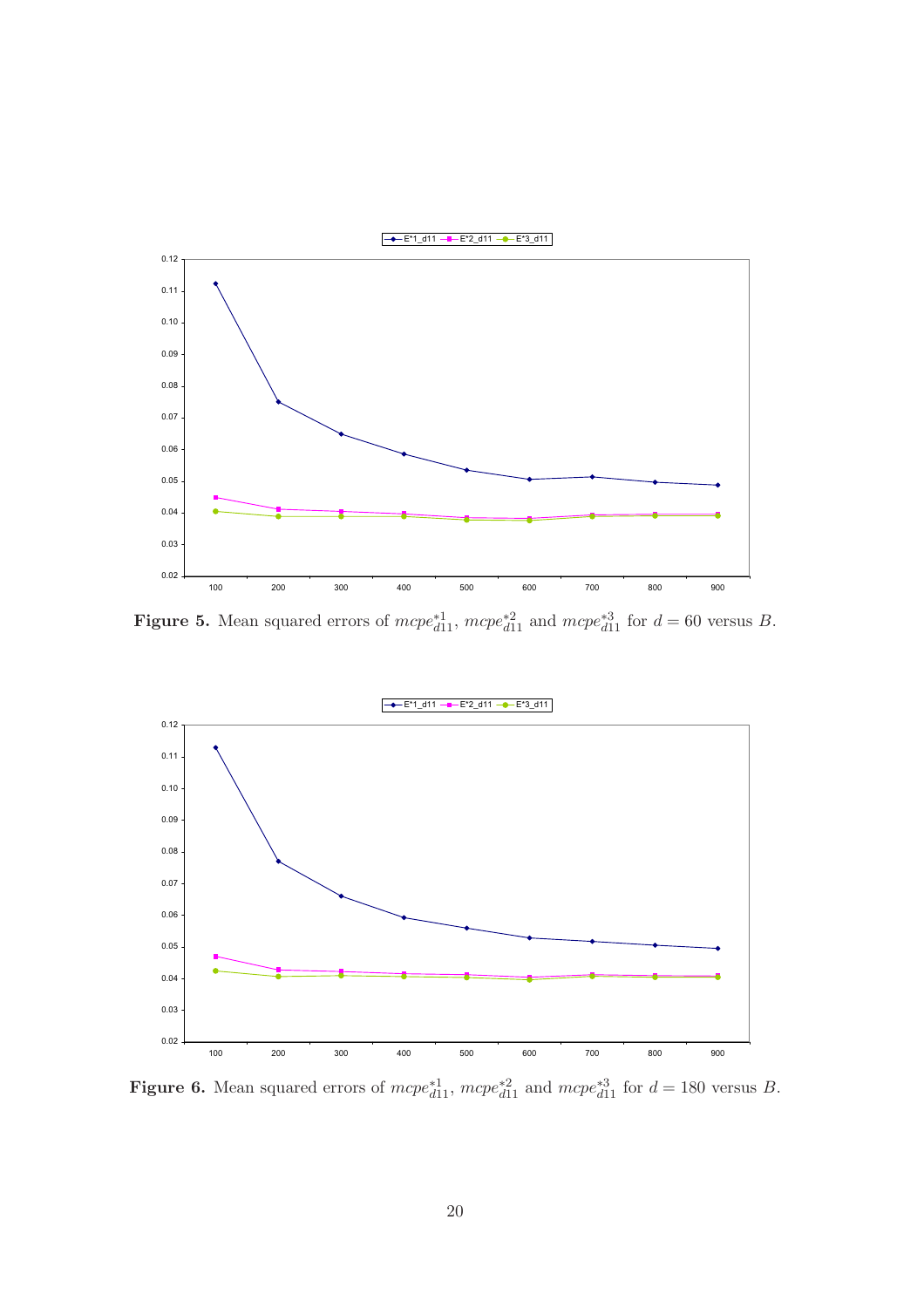We observe in both figures that the mean squared error of the bootstrap estimators  $mcpe_{d11}^{*2}$ and  $mcpe_{d11}^{*3}$  may be considered acceptably stable for  $B = 200$  bootstrap replications, while the estimator  $mcpe_{d11}^{*1}$  becomes stable for  $B \geq 600$ . The graphics for the rest of elements of the matrix estimators present similar shape and not much variation has been observed when analyzing other arbitrary areas.

In conclusion, in these simulations the Prasad-Rao type estimator performs acceptably well even under non normality of the model. The direct bootstrap estimator works a little worse (see Figures 1-3) but is easy to implement, being enough  $B = 600$  replications. As alternatives to both estimators, we have the term-to-term and the bias-corrected bootstrap estimators, which work well in all situations, including the absence of normality of the model (see Figure 4), and do not need many bootstrap replications  $(B = 200)$  to be precise enough.

## Appendix

Using similar arguments as those in Prasad and Rao (1990), the following lemmas can be proved.

**Lemma 1.** Let us define the vector containing the random part of model  $(M_1)$ – $(M_2)$ ,  $v = Zu + e$ . Then

$$
\mathbf{s} = (F + L)\mathbf{v},\tag{17}
$$

where the matrices F and L are such that

- (i)  $L = diag\{L_1, \ldots, L_D\}$ , with  $L_d = [O(1)]_{r \times r}$ ,  $d = 1, \ldots, D$ .
- (*ii*)  $F = [O(D^{-1})]_{Dr \times Dr}$ .

**Lemma 2.** Let z be a random vector with  $z \sim N(0, V)$ , let  $s_1 = \lambda'_1 z$  and  $s_2 = \lambda'_2 z$  be two linear combinations of z, and let  $q = z^{\prime}Cz$  be a quadratic form. Then,

$$
E[s_1s_2(q-E[q])^2] = Cov(s_1,s_2)Var[q] + 8\lambda_1' VCVCV\lambda_2.
$$

**Lemma 3.** Under the conditions of Theorem 1, the variance of vector  $s$  (cf. 17) satisfies

$$
Var[s] = LVL' + [O(D^{-1})]_{Dr \times Dr}.
$$

**Proof of Theorem 1.** By Lemma 1, the components of s are linear transformations of  $v =$  $Zu + e = y - X\beta$ , that is, if  $f_{di}$  and  $L_{di}$  are the di-th rows of matrices F and L respectively, then

$$
s_{di} = (\boldsymbol{f}_{di} + \boldsymbol{L}_{di})' \boldsymbol{v}, \quad i = 1, \dots, r, \quad d = 1, \dots, D.
$$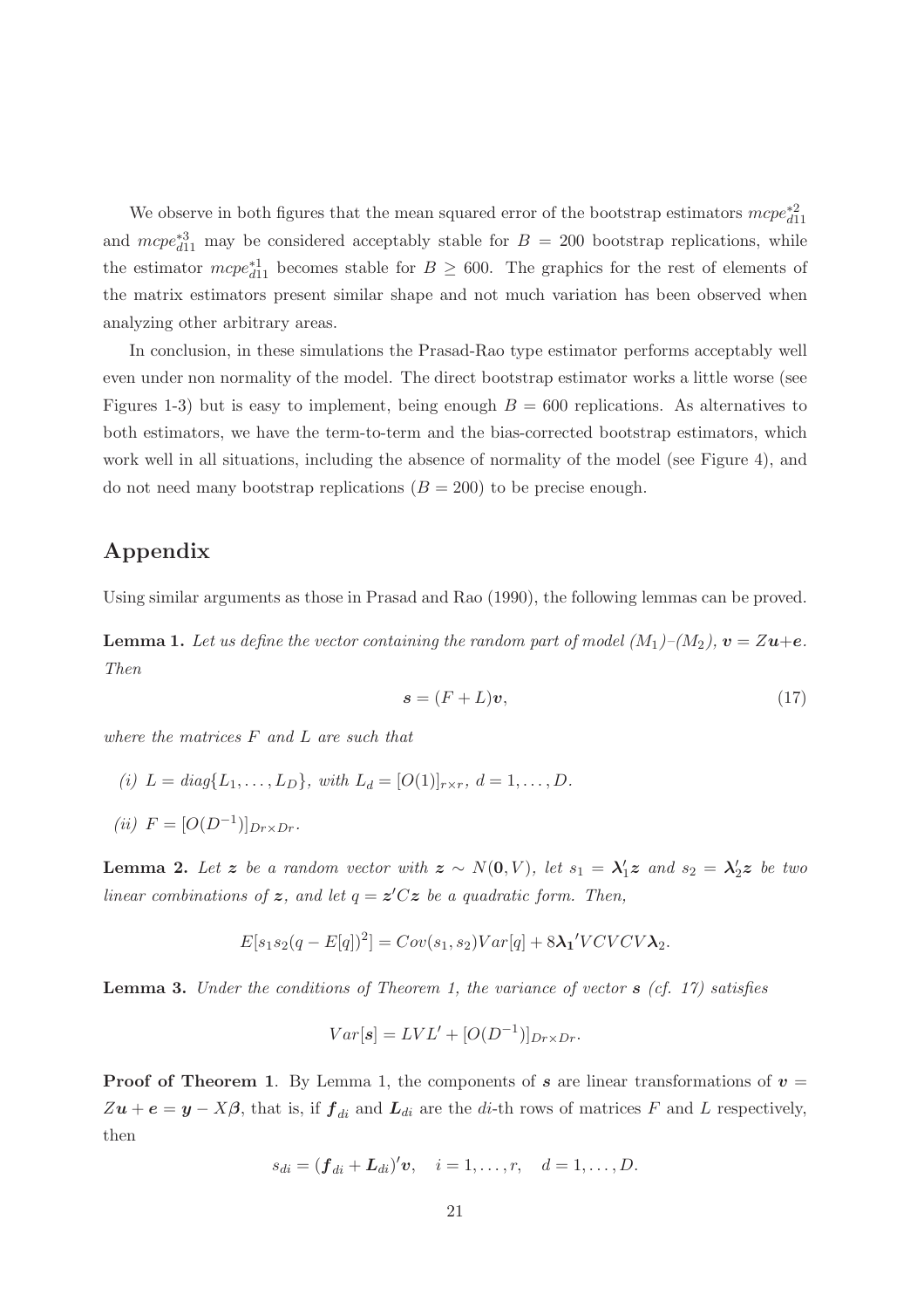By assumption  $(H_8)$ ,  $\hat{\sigma}_u^2(y) = \hat{\sigma}_u^2(v) = k + y'Cy$  is unbiased and translation invariant, so that  $\hat{\sigma}_u^2(\mathbf{y}) = \hat{\sigma}_u^2(\mathbf{v}) = k + \mathbf{v}'C\mathbf{v}$  and  $\sigma_u^2 = k + E[\mathbf{v}'C\mathbf{v}]$ . Subtracting both equations, we get

$$
\hat{\sigma}_u^2 - \sigma_u^2 = \mathbf{v}'C\mathbf{v} - E[\mathbf{v}C\mathbf{v}].
$$

From Lemma 2 with  $\lambda_1 = \mathbf{f}_{di} + \mathbf{L}_{di}$ ,  $\lambda_2 = \mathbf{f}_{\ell j} + \mathbf{L}_{\ell j}$ ,  $s_1 = s_{di}$ ,  $s_2 = s_{\ell j}$  and  $q = \mathbf{v}'C\mathbf{v}$ , we get

$$
E[s_{di}s_{\ell j}(\hat{\sigma}_u^2-\sigma_u^2)^2]=Cov(s_{di},s_{\ell j})Var[\hat{\sigma}_u^2]+8(\boldsymbol{f}_{di}+\boldsymbol{L}_{di})'VCVCV(\boldsymbol{f}_{\ell j}+\boldsymbol{L}_{\ell j}).
$$

Applying the same formula for all pairs  $i, j \in \{1, ..., r\}$  and all pairs  $d, \ell \in \{1, ..., D\}$ , and writing the result in matrix form we get

$$
E[\mathbf{s}\mathbf{s}'(\hat{\sigma}_u^2 - \sigma_u^2)^2] = Var[\mathbf{s}]Var[\hat{\sigma}_u^2] + 8(F+L)VCVCV(F+L)'.
$$

From Lemma A.3(g) of Prasad and Rao (1990) with  $r = f_{di}$ ,  $s = L_{di}$  and  $\Sigma = V$ , we get

$$
(f_{di} + L_{di})' VCVCV(f_{di} + L_{di}) = O(D^{-2}), \quad i = 1, ..., r, \quad d = 1, ..., D.
$$

But in the mentioned lemma, the particular values of  $f_{di}$  and  $L_{di}$  are not important, just their asymptotic orders. Thus, it holds for any element  $f_{di}$  and  $L_{di}$  with the required asymptotic order, even when on the right of matrix  $VCVCV$  they have different index  $\ell j$ . Therefore

$$
(F+L)VCVCV(F+L)' = [O(D^{-2})]_{Dr \times Dr},
$$

and then

$$
E[\mathbf{s}\mathbf{s}'(\hat{\sigma}_u^2 - \sigma_u^2)] = Var[\mathbf{s}]Var[\hat{\sigma}_u^2] + [o(D^{-1})]_{Dr \times Dr}.
$$

Furthermore, from Lemma 3, we have

$$
Var[s] = LVL' + [O(D^{-1})]_{Dr \times Dr}.
$$

Since  $\hat{\sigma}_u^2$  is unbiased and consistent,  $Var[\hat{\sigma}_u^2] = o(1)$ , then

$$
E[\mathbf{s}\mathbf{s}'(\hat{\sigma}_u^2 - \sigma_u^2)^2] = LVL'Var[\hat{\sigma}_u^2] + [o(D^{-1})]_{Dr \times Dr}. \quad \Box
$$

Acknowledgments. This work has been supported by grants 06/HSE/0181/2004, BMF2003- 04820, BFM2002-03213, GV04B-670 and PGIDIT03PXIC20702PN.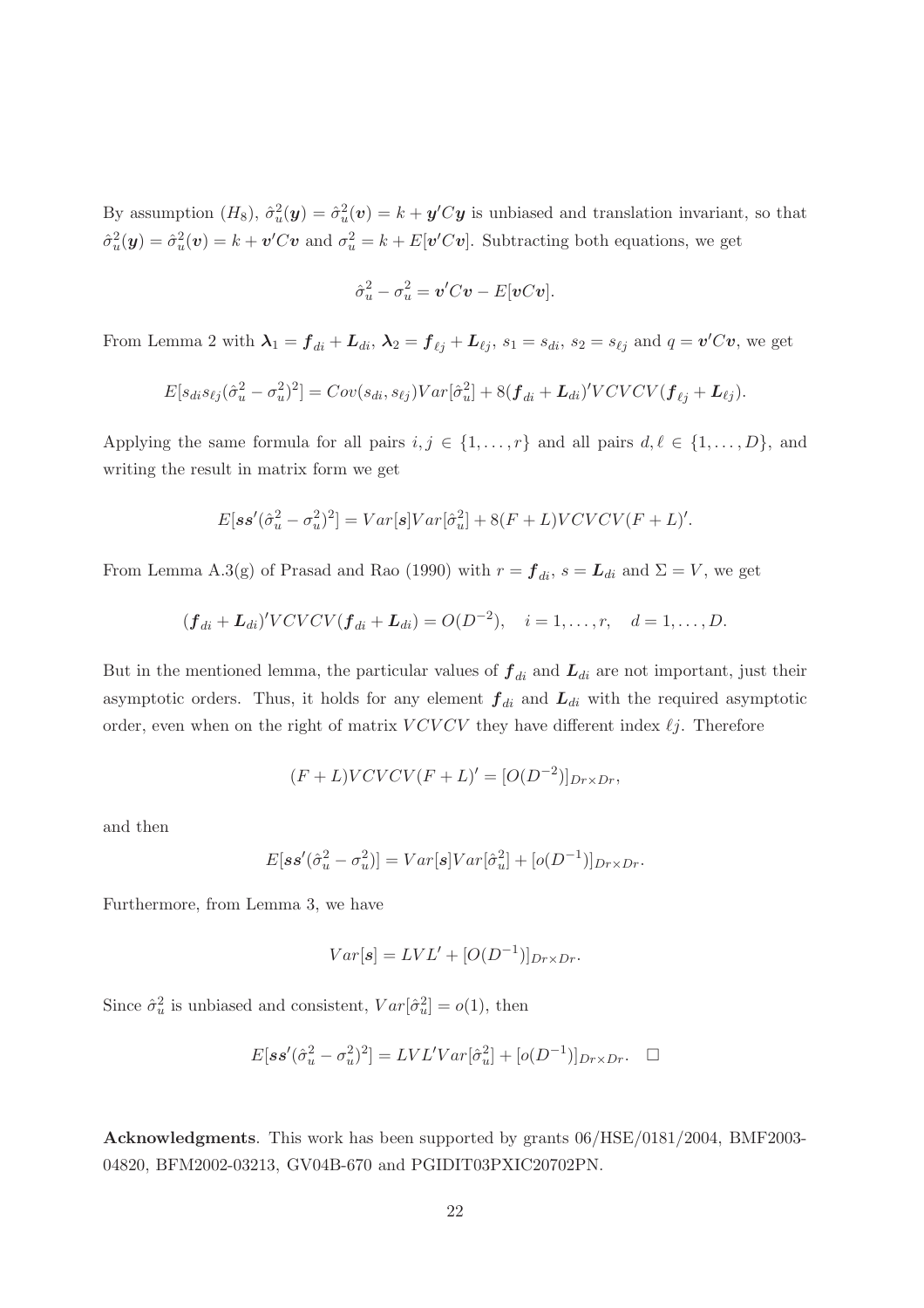## References

- Butar, F. B. and Lahiri, P. (2003). On measures of uncertainty of empirical Bayes small-area estimators. Journal of Statistical Planning and Inference, 112, 63-76.
- Henderson, C. R. (1975). Best linear unbiased estimation and prediction under selection model. Biometrics, 31, 423–427.
- Datta, G. S., Fay, R. E. and Ghosh, M. (1991). Hierarchical and Empirical Bayes Multivariate Analysis in Small Area Estimation. Proceedings of Bureau of the Census 1991 Annual Research Conference, U. S. Bureau of the Census, Washington, DC, 63–79.
- Datta, G. S., Ghosh, M., Nangia, N., and Natarajan, K. (1996). Estimation of median income of four-person families: a Bayesian approach. Bayesian Analysis in Statistics and Econometrics, (D. A. Berry, K. M. Chaloner and J. M. Geweke Eds.), Wiley, New York, 129–140.
- Fay, R. E. (1987). Application of Multivariate Regression of Small Domain Estimation. Small Area Statistics, (R. Platek, J. N. K. Rao, C. E. Särndal and M. P. Singh Eds.), Wiley, New york, 91–102.
- Fay, R. E. and Herriot, R. A. (1979). Estimates of income for Small Places: An Application of James-Stein Procedures to Census Data. Journal of the American Statistical Association, 74 (366), 269–277.
- Jiang, J., Lahiri, P. and Wan, S. (2002). A unified jacknife theory for empirical best prediction with M-estimation. The Annals of Statistics, 30, 1782–1810.
- Kackar, R. and Harville, D. A. (1984). Approximations for Standard Errors of Estimators of Fixed and Random Effects in Mixed Linear Models. Journal of the American Statistical Association, 79, 853–862.
- Lahiri, P. (2003). On the Impact of Bootstrap in Survey Sampling and Small-Area Estimation. Statistical Science, 18, 199-210.
- Pfefferman, D. and Tiller, R. (2002). Bootstrap Approximation of Prediction MSE for State-Space Models with Estimated Parameters. S3RI Survey Methodology, Working Paper M03/05. University of Southampton.
- Prasad, N. G. N. and Rao, J. N. K. (1990). The Estimation of the Mean Squared Error of Small-Area Estimators. Journal of the American Statistical Association, 85, 163–171.